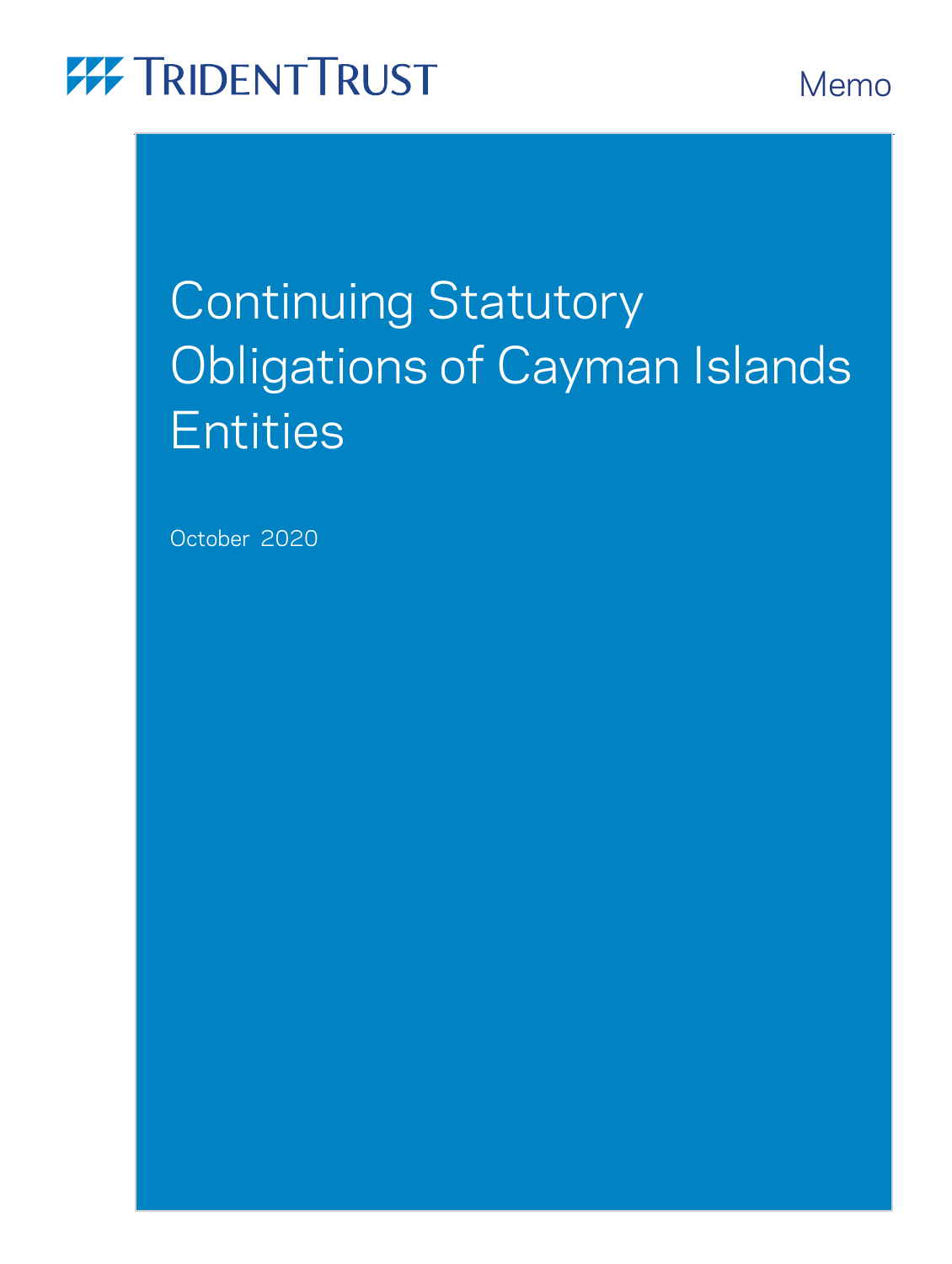### **This memorandum covers the following topics of interest to our clients.**

Continuing Statutory Obligations of Cayman Islands Entities

- [Investment Funds](#page-2-0)
- [Exempted Companies](#page-5-0)
- [Limited Liability Companies \("LLC"\)](#page-13-0)
- [Exempted Limited Partnerships \("ELP"\)](#page-16-0)
- [Vessels Registered in the Cayman Islands](#page-19-0)

Other Continuing Statutory Obligations of Cayman Islands Entities

- [Foreign Account Tax Compliance Act \("FATCA"\)](#page-23-0)
- [Common Reporting Standard \("CRS"\)](#page-24-0)
- [Alternative Investment Fund Managers Directive \("AIFMD"\)](#page-24-1)
- [Director's Registration and Licensing](#page-25-0)
- [Voluntary Liquidations, Mutual Fund De-registrations and Audit Waivers](#page-25-1)
- ["Know your Customer" Obligations](#page-25-2)
- [Data Protection](#page-25-3)
- [Securities Investments Business](#page-26-0)

This memo is intended to provide general information and guidance for the clients of Trident Cayman. It is not intended to be comprehensive and should not be construed as legal advice. Further information, news and updates from the Cayman Islands and the other jurisdictions in which Trident Trust provides services can be foun[d here.](https://tridenttrust.com/) Please contact us if you require additional information.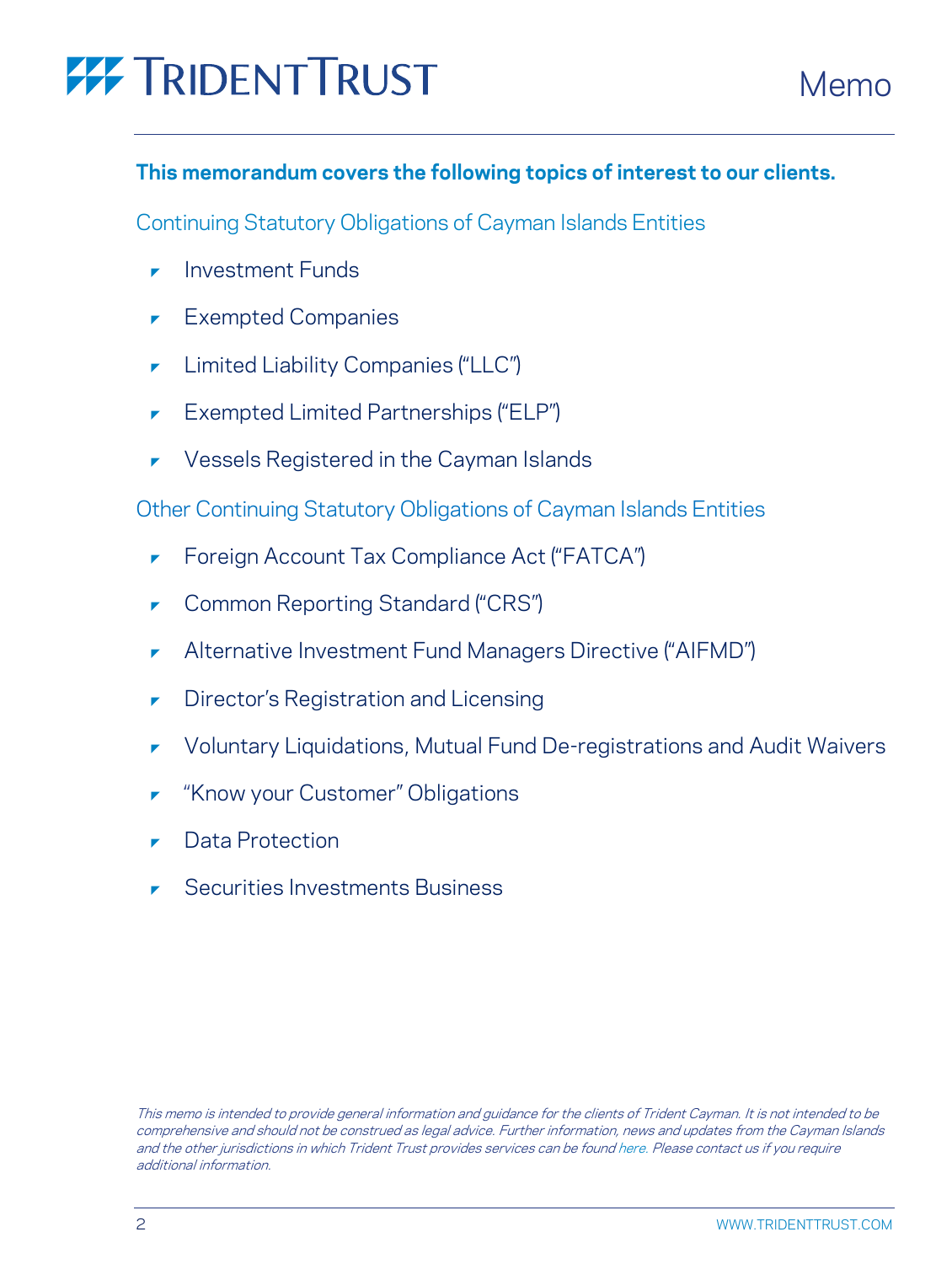# <span id="page-2-0"></span>Continuing Statutory Obligations of Cayman Islands Investment Funds

### Cayman Islands Monetary Authority ("CIMA") Registration

Cayman domiciled entities (hereinafter "Regulated Funds"), which offer redeemable equity interests to investors will need to register as a mutual fund with CIMA. Revisions to the Mutual Funds Law in early 2020 eliminated or severely limited previously available exemptions.

Cayman domiciled entities which hold investments, conduct trading activities and which have one or more feeder funds which are Regulated Funds, are required to register as Master Funds with CIMA in accordance with the Mutual Funds Law (2020 Revision).

The Private Funds Law, 2020 ("PFL"), which came into effect in early 2020 now requires most types of closed ended private equity entities, which were previously exempted from registration, to register with CIMA.

Please contact us immediately if you have any entity registered with us which issues redeemable equity interests, that falls under the definition of a Master Fund, or that is now required to register under the PFL and which is not currently registered with CIMA.

### Audit Requirements for CIMA Registered Funds

All registered Funds are required to file audited financial statements within six months of the Fund's year-end together with an annual return. To reduce delays in finalising and filing the audited financial statements, particularly for Funds that have independent directors, please note:

### Director Approval of Financial Statements

Draft audited financial statements need to be circulated to all directors and to Trident Cayman for comment as soon as they are available. Even on those Funds where Trident Cayman is not performing NAV calculation services, we frequently have useful comments, especially with respect to the notes to the financial statements.

The Board of Directors as a whole is ultimately responsible for the Fund and will need to evidence its approval of the Fund's financial statements and the related management representation letter to the auditors. The Cayman regulators require that the directors formally approve the annual audited financial statements. Accordingly, the Fund's audited financial statements should be signed off by the auditors, filed with CIMA, and distributed to third parties only after the Board of Directors has documented its approval of the audited financials.

### Management Representation Letters

Auditors may request that Trident Cayman sign off on their standard audit representation letter. Such letters often contain representations on matters that fall outside our role and knowledge. In such cases Trident Cayman will provide a more limited audit representation letter. In addition, if the Fund has independent directors, they are likely to require some form of comfort letter from the Investment Manager, and possibly from Trident Cayman, before they approve the audited financial statements and the audit representation letter. Please notify us promptly about any request for administrator or director representation letters, to reduce the risk of delaying completion of the audit.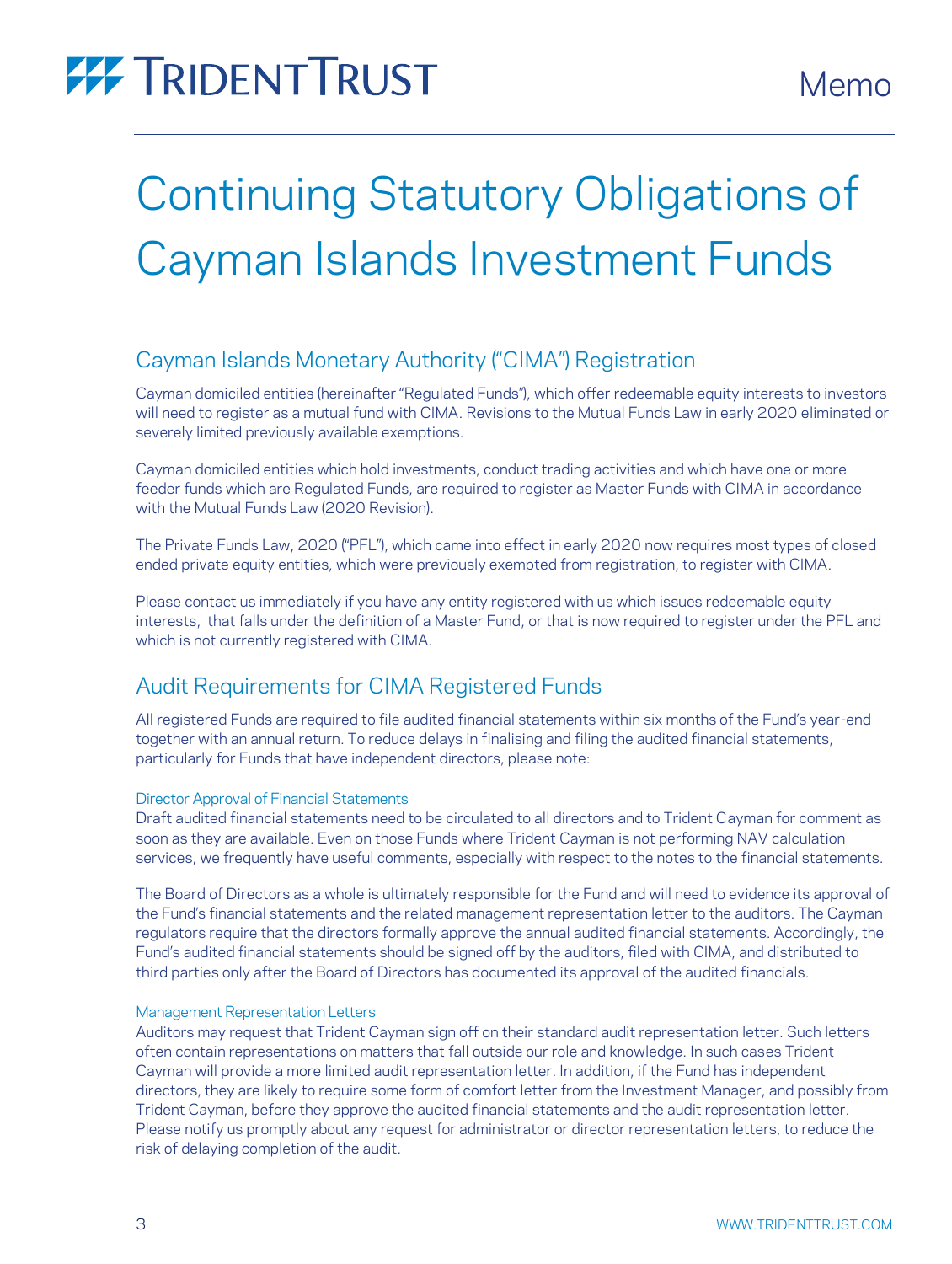

#### Regulatory Enhanced Electronic Forms Submission

The Auditors, rather than the Administrator or Registered Office, are responsible for the electronic filing with CIMA of a Fund's audited financial statements along with the Fund's annual return. More information on the Regulatory Enhanced Electronic Forms Submission may be obtained from [CIMA's website](https://www.cima.ky/), Trident Cayman will require a copy of the electronic receipt from CIMA supporting the filing of the Fund's financial statements with **CIMA** 

#### Filing Extensions with CIMA

Filing extensions for late reporting of audited financial statements, after the six-month filing deadline, will be granted by CIMA one month at a time up to a maximum of three months. The requests must be filed prior to the filing deadlines to ensure that the Fund remains in good standing. All filing extensions beyond the first month will require a letter from the Fund's auditor explaining the reason(s) for the delay. There is a filing fee with respect to requests for filing extensions.

### Offering Document to be filed with CIMA

Each Regulated Fund which is registered with CIMA, and each Master Fund that has a separate Offering Document, must have its current Offering Document filed with CIMA unless exempted by CIMA. Each Private Fund registered under the PFL must file its prescribed details with CIMA. The Document must describe in all material respects the equity interests which are being offered and must contain sufficient information to allow a prospective investor to make an informed decision as to whether or not to subscribe. A Regulated Fund is not in compliance with this requirement if it is currently offering redeemable interests and the Offering Document on file has not been updated within twenty-one days with respect to material changes to the prescribed details previously filed with CIMA.

### Other CIMA Filing Requirements

Other matters that must be notified to CIMA on a timely basis with respect to registered mutual funds include:

- Change in Auditors
- Change to the Administrator of the Fund
- $\blacktriangleright$  Resignation by a director or appointment of new director
- Change to the Trustee of the Fund (for a Fund established as a unit trust)
- Change to the Registered Office or Principal Office of the Fund
- Change of Name

### CIMA Fees

Fund licence fees are payable to CIMA by 15 January of each calendar year, after which date penalties are charged for late payment at the rate of one-twelfth of the annual fee per month.

### Due Diligence on Fund Promoters and Managers

As part of Trident Cayman's due diligence procedures on the promoters and managers of Funds, we may require additional information from potential promoters and managers of new Funds about their suitability to form and operate such Funds. Trident Cayman's obligations to CIMA in this respect are set out in Section 16 of the Mutual Funds Law, 2020 Revision.

A licenced Administrator has a duty under Section 17 of the Mutual Funds Law to report to CIMA immediately if it knows or has reason to believe that a Fund, or its promoter or operator, is carrying on business in a manner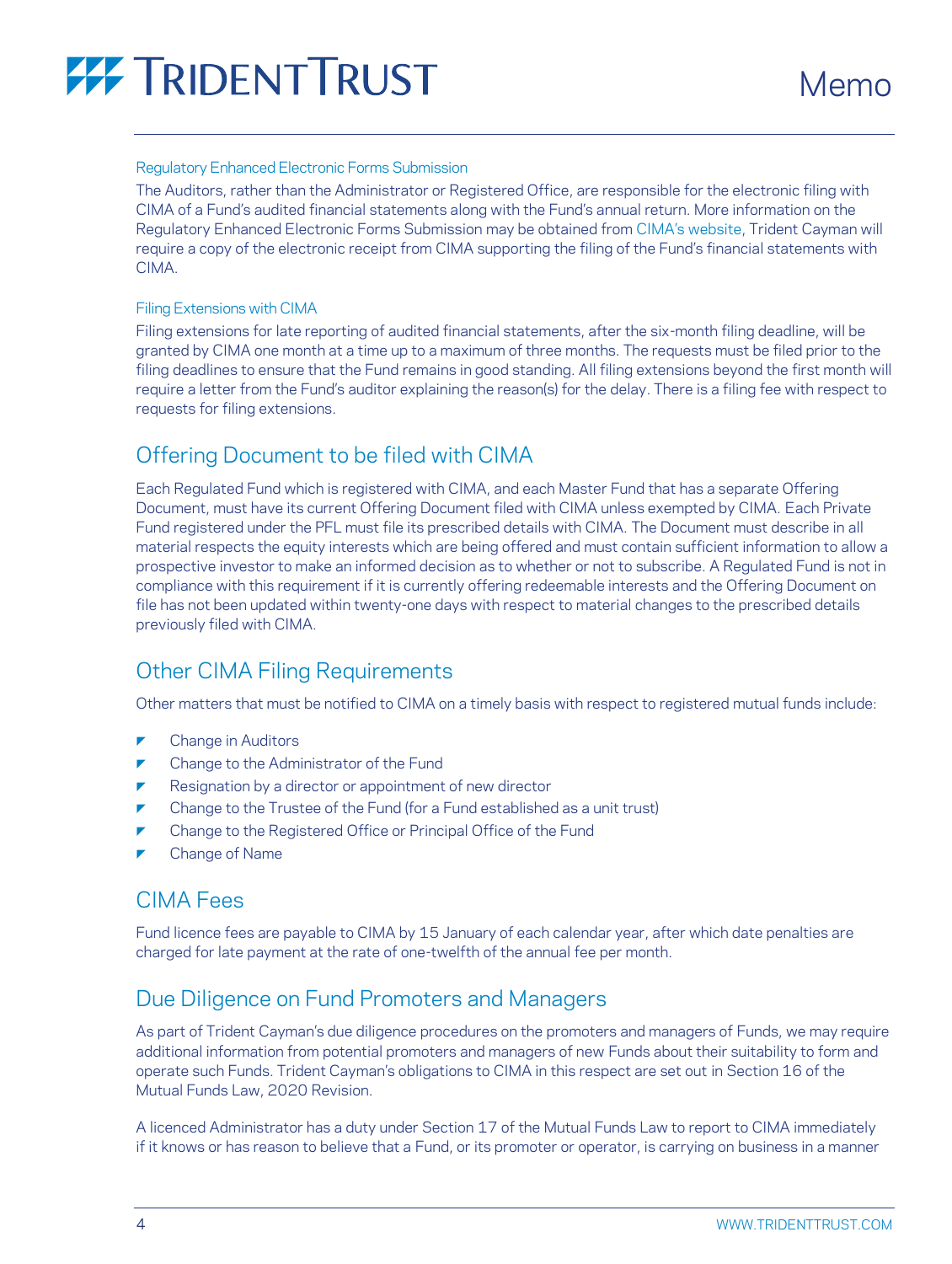

which is adverse to the best interests of the Fund under one or more of the categories described within that Section.

Anti-Money Laundering Officer Appointments: All investment entities and investment managers must have appointed natural persons to serve as Money Laundering Reporting Officers, Deputy Money Laundering Reporting Officers and Anti-Money Laundering Compliance Officers to that entity. These appointments and any changes must be notified to CIMA for all CIMA regulated investment entities. Investment entities should also review and update their Offering Documents as may be necessary.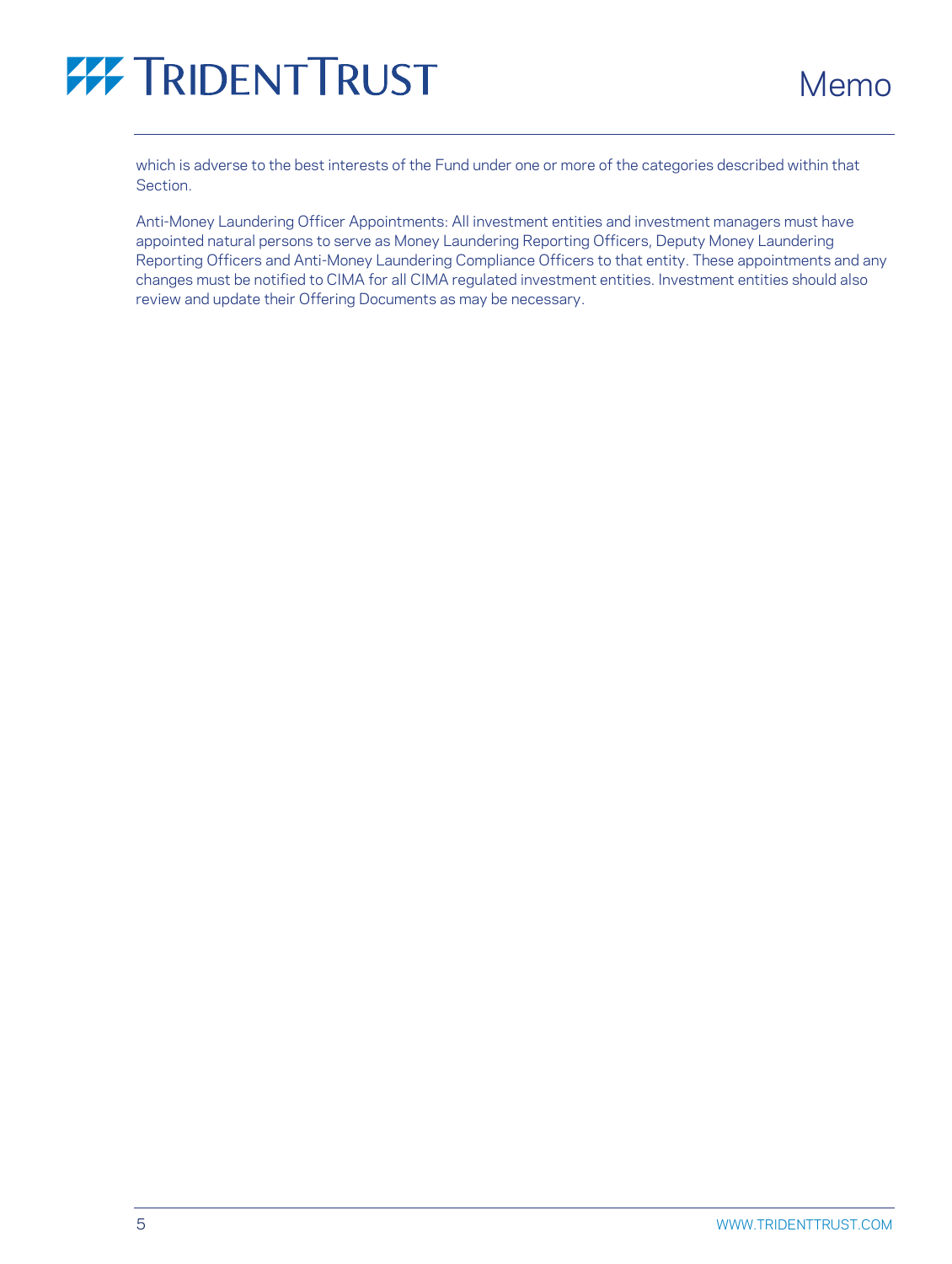# <span id="page-5-0"></span>Continuing Statutory Obligations of Cayman Islands Exempted **Companies**

### Cayman Islands Registered Office

Every company and other entity domiciled in the Cayman Islands must maintain a Registered Office in the Cayman Islands.

### Company Name

The name of the company must be displayed at the Registered Office in the Cayman Islands. Where Trident Cayman provides the Registered Office, we will attend to this requirement.

### Annual Government Fees and Annual Returns

The Annual Return for an Exempted Company will include the following information and representations, which Trident Cayman assumes will remain true in each case unless we have been specifically advised otherwise by you:

- a. that there has been no alteration in the company's Memorandum of Association, other than an alteration in the name of the company, or an alteration already reported in accordance with the law;
- b. the operations of the company have been conducted mainly outside the Cayman Islands; and
- c. the company has not, and will not, trade in the Cayman Islands (except in furtherance of its business outside the jurisdiction).
- d. states the nature of the business.

Please notify Trident Cayman immediately if there has been a change in items a-c for the current year with respect to your company. For item d., Trident will need to be advised of the nature of the business and will be reaching out to all entities in Q4 2020 to request confirmation of the principal business activity as per the available options circulated by the Registry. Going forward, Trident Cayman will assume that the information will remain true until we have been specifically advised otherwise by you.

In paying Trident Cayman's annual renewal invoice, this will constitute your authorisation for us to prepare, execute as authorised signatory and to file the Annual Return. Also, in paying Trident Cayman's annual invoice the directors and shareholders also acknowledge that they are aware that it is an offence to make or permit a false Annual Return declaration. Such offence could expose the company, its shareholders, directors and officers to significant fines and penalties. The company may be liable to immediate dissolution and removal from the Register. In such a case, all of its assets would then vest in the Cayman Islands Government.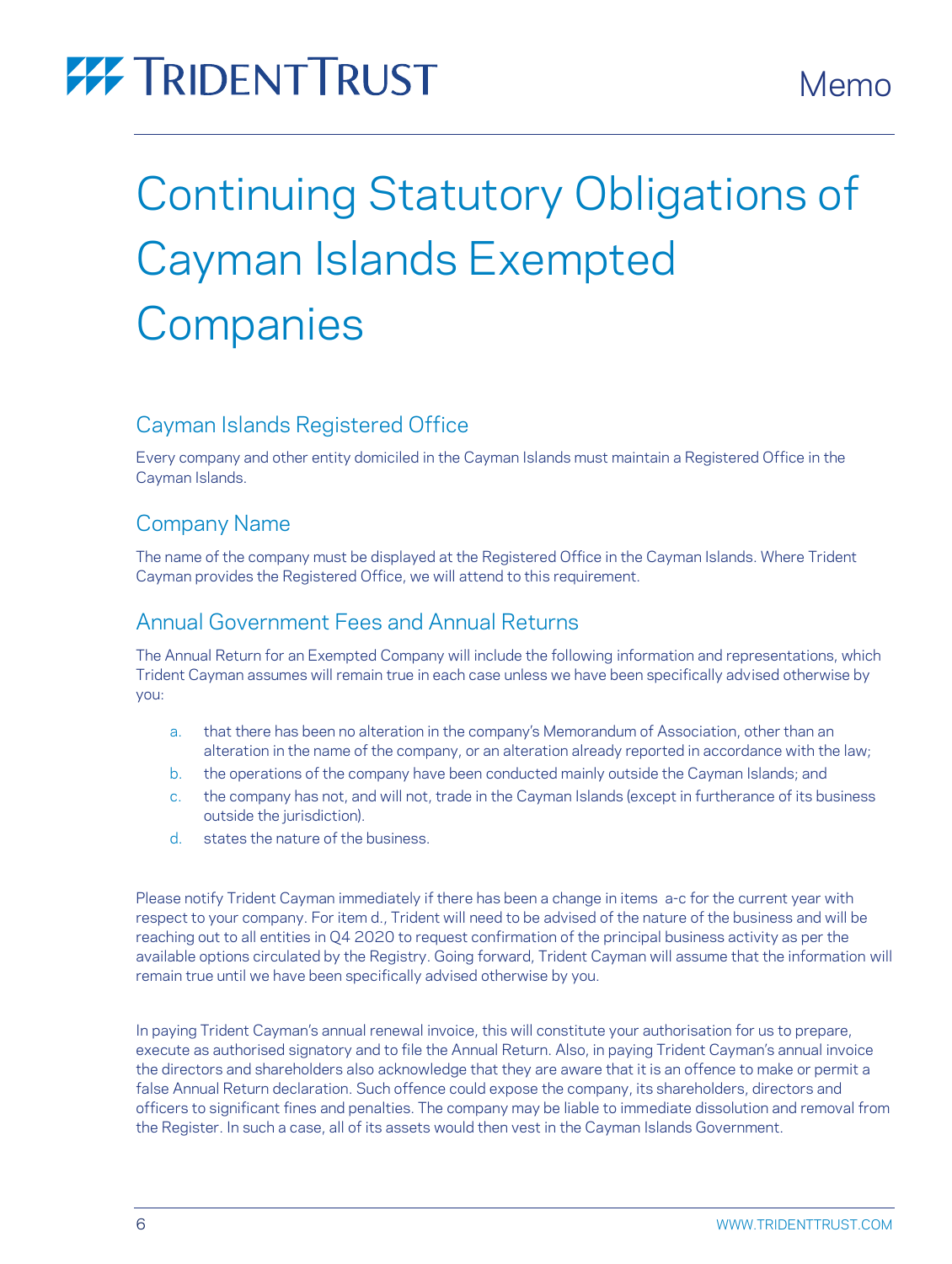

Each year, an Economic Substance Notification ("ES Notification") is required to be filed prior to the filing of the Annual Return. The ES Notification is separate from the Annual Return. An Annual Return cannot be submitted unless the ES Notification has been filed and cleared funds for the annual fee payment have been received. Therefore, to ensure that the company does not fall into default, it is important to provide Trident Cayman with the ES Notification promptly and to settle our invoices in a timely manner. More information in respect of economic substance can be read at the section "[Economic Substance.](#page-6-0)"

For details of our Annual Fee Payment Procedures and Bank Details please refer to our 2020 Annual Client Memo which can be found [here.](https://tridenttrust.com/locations/cayman-islands/)

## Registrar Penalties for Late Payment of Annual Fees or Late Filing of Annual Returns for a Company or other Entity

<span id="page-6-1"></span>

| (Based on the amount of the annual fee) |        |
|-----------------------------------------|--------|
| Up to 31 March                          | Nil    |
| Between 1 April and 30 June             | 33.33% |
| Between 1 July and 30 September         | 66.67% |
| Between 1 October and 31 December       | 100%   |

A Certificate of Good Standing cannot be obtained from the Registrar after January 1 for a company, or other entity, which has outstanding fees or returns due to the Registrar.

### Failure to Pay Annual Fees to Registrar of Companies

A company which has not filed its Annual Return or paid its Annual Government fee within 12 months of its due date is liable to be struck off the Register. When a company is struck off the Register, any assets held by a company automatically vests in the Cayman Islands Government.

### <span id="page-6-0"></span>Economic Substance

The International Tax Co-Operation (Economic Substance) Law, 2020 as amended (the "ES Law") applies to a defined class of relevant entities including exempted companies, foreign companies registered in the Cayman Islands, limited liability companies and limited liability partnerships that are required, subject to what is said below, to maintain economic substance in the Cayman Islands unless they are (i) tax resident outside the Cayman Islands; (ii) an investment fund (including entities through which any such fund invests or operates); (; (ii) a domestic company or (iv) an entity without a separate legal personality (certain forms of trust or partnerships).

Relevant entities will be required to meet the economic substance test in respect of their relevant activities in the Cayman Islands. Note that an entity may conduct more than one relevant activity. The categories of relevant activities include the following which are further defined in the ES Law:

- a. Banking business;
- b. Distribution and service centre business;
- c. Financing and leasing business;
- d. Fund management business;
- e. Headquarters business;
- f. Holding company business;
- g. Insurance business;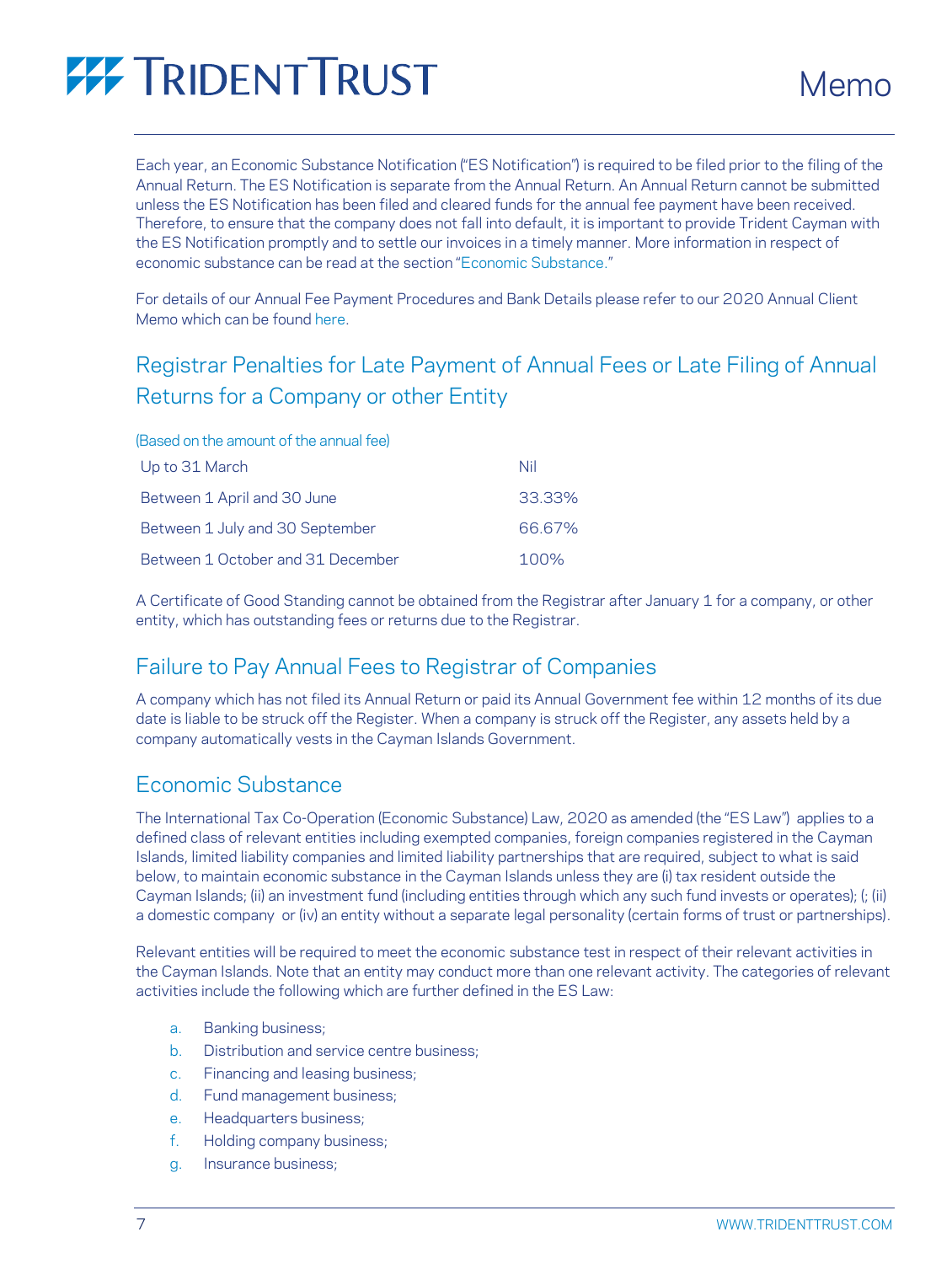

- h. Intellectual property business; and
- i. Shipping business.

Relevant entities that carry on relevant activities must satisfy the economic substance test. In general, to satisfy the economic substance test in relation to a relevant activity, a relevant entity must:

- conduct core income generating activities (CIGAs) in the Cayman Islands (the ES Law defines CIGAs as activities that are of central importance to a relevant entity in terms of generating income and that are being carried out in the Cayman Islands);
- $\blacktriangleright$  be "directed and managed" in an appropriate manner in the Cayman Islands in relation to that relevant activity; and
- having regard to the level of relevant income derived from the relevant activity carried out in the Cayman Islands: have an adequate amount of operating expenditure incurred in the Cayman Islands; have adequate physical presence (including maintaining a place of business or plant, property and equipment) in the Cayman Islands; and have an adequate number of full-time employees or other personnel with appropriate qualifications in the Cayman Islands.

Holding companies which only hold equity participations in other entities and only earn dividends and capital gains are subject to a reduced substance test. Under this they must confirm that the relevant entity has complied with (a) all applicable filing requirements under the Cayman Islands Companies Law; and (b) has adequate human resources and adequate premises in the Cayman Islands for holding and managing equity interests in other entities. What is required for (b) of this reduced substance test as with the economic substance legislation in general will be dependent on how the pure equity holding company business is being conducted. The Cayman Islands current Economic Substance Guidance states that a pure equity holding company maintaining a registered office in the Cayman Islands engaging its Registered Office service provider in accordance with the Companies Law (2020 Revision) may be able to satisfy the reduced economic substance test depending on the level and complexity of activities to operate the business. For the avoidance of doubt a pure equity holding company is not required to be directed and managed in the Cayman Islands

A company will be required to file an ES Notification each year which is a pre-requisite to a company filing its Annual Return. If a company has a relevant activity then twelve months after the last day of the end of each financial year commencing on or after 1 January 2019, a relevant entity carrying out relevant activities will be required to file a return/report setting out details of income, expenses, assets, management, employees, physical presence and other matters. A company conducting relevant activities as in terms of the ES Law but tax resident outside the Cayman Islands, will not be required to file a report/return but instead will be required to file an "Entity Tax Resident in another Jurisdiction" form annually.

Non-compliance with the ES Law will result in significant financial penalties and continued non-compliance may result in an application by the Cayman Tax Information Authority ("TIA") to the Grand Court of the Cayman Islands for an order that the entity is struck off the Register.

Further information in respect of Cayman Islands Economic Substance can be found on the Department for International Tax Cooperation [website](https://protect.mimecast-offshore.com/s/2hOVCrRo2jTAX8Gkc7BYYR?domain=ditc.gov.ky).

### **Meetings**

Exempted Companies are not obligated to hold annual meetings of shareholders. The frequency and procedures relating to convening meetings of shareholders and directors are governed by the provisions of the Articles of Association. As in terms of the Companies Law, directors are not required to hold an annual meeting in the Cayman Islands. Directors will however be required to consider their obligations in respect of meetings to be held in the Cayman Islands as in terms of the ES Law.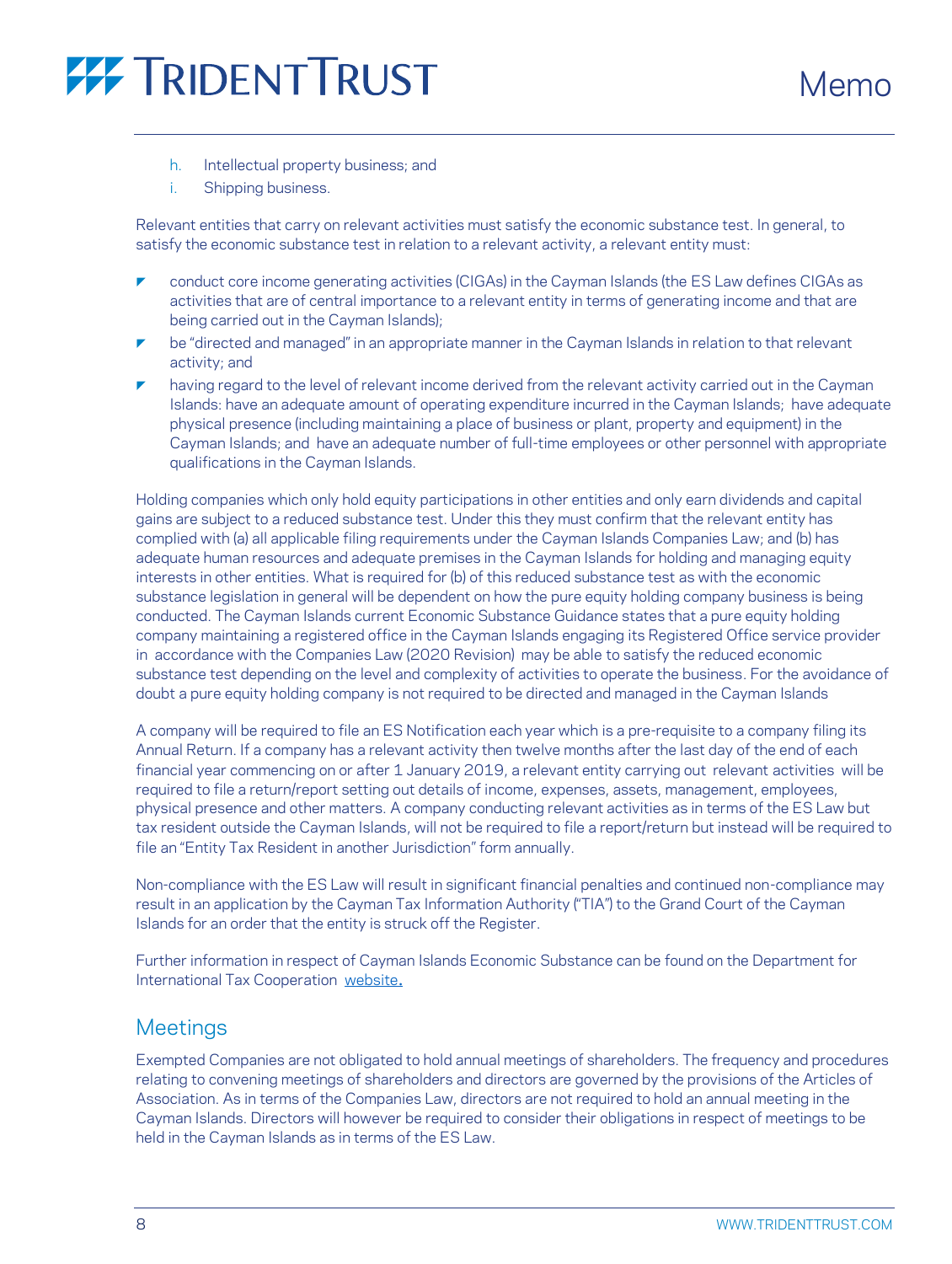### Company Registers

Under the Companies Law each company must maintain the following registers:

#### Register of Directors and Officers

This register contains the name, address, date of appointment and date of resignation of each director and officer. Details of the directors and officers must be filed with the Registrar of Companies. This register must be maintained at the Registered Office in the Cayman Islands.

The Registrar is required to make a list of names of current directors (and alternate directors) of a company available for inspection by any person, on payment of a prescribed fee. The information available is limited to the names of the current directors and alternates and does not include any other personal details such as address, date of birth or nationality. A search may be conducted in relation to a specific company only and may only be made in person at the offices of the Registrar of Companies in the Cayman Islands.

#### Register of Shareholders

This register contains the name and address of each of the company's shareholders; the distinguishing number of shares (if any); whether shares are fully paid; the number and category of shares held; whether any relevant category of shares carries voting rights under the articles of association and if the voting rights are conditional; the date of entry as a member; the date of transfer; and the person to whom the shares are transferred; the date on which any person ceased to be a member. Voting rights are specifically defined as the right "to vote at general meetings of the entity on all or substantially all matters" (or, in relation to a legal entity that does not have general meetings at which matters are decided by the exercise of voting rights, rights that are equivalent to those of a person entitled to exercise voting rights in a company). This means that shares that grant their holders the right to vote only on limited matters (such as the appointment of a particular director, for example) will not be deemed to carry voting rights. Also, a voting right is considered to be conditional where the voting right (which must still be a right to vote at general meetings on all or substantially all matters) arises only in certain circumstances (e.g. following an event).

The register is not a public document. The register may be kept in an electronic format or any other medium and generally can be freely maintained anywhere in the world. Although this is not required by statute the register is usually held at the Registered Office.

### <span id="page-8-0"></span>Register of Mortgages and Charges

This register contains details of the mortgages and charges specifically affecting the property of the company and must be maintained in the Cayman Islands. If any mortgage or other form of security interest is granted, full particulars must be provided immediately and the register shall be written up, including in respect of each mortgage a short description of the property mortgaged, the amount of the mortgage and the names of the mortgagees or persons entitled to the mortgage. This register can be inspected by any member or creditor of the company. Security documents which are brought to or executed in the Cayman Islands will be subject to stamp duty.

### <span id="page-8-1"></span>Register of Beneficial Owners

The directors of each Cayman Islands Exempted Company and managers of each Limited Liability Company have a duty to keep their company compliant with the Beneficial Ownership Reporting Regime ("BO Regime"). For this purpose, the directors and managers have an ongoing duty under law to notify Trident Cayman of all transactions which may impact any of the following:

- a. the status of a company under Beneficial Ownership legislation (i.e. whether it is an exempted entity or in-scope entity);
- b. the identity of an in-scope entity's registrable persons; or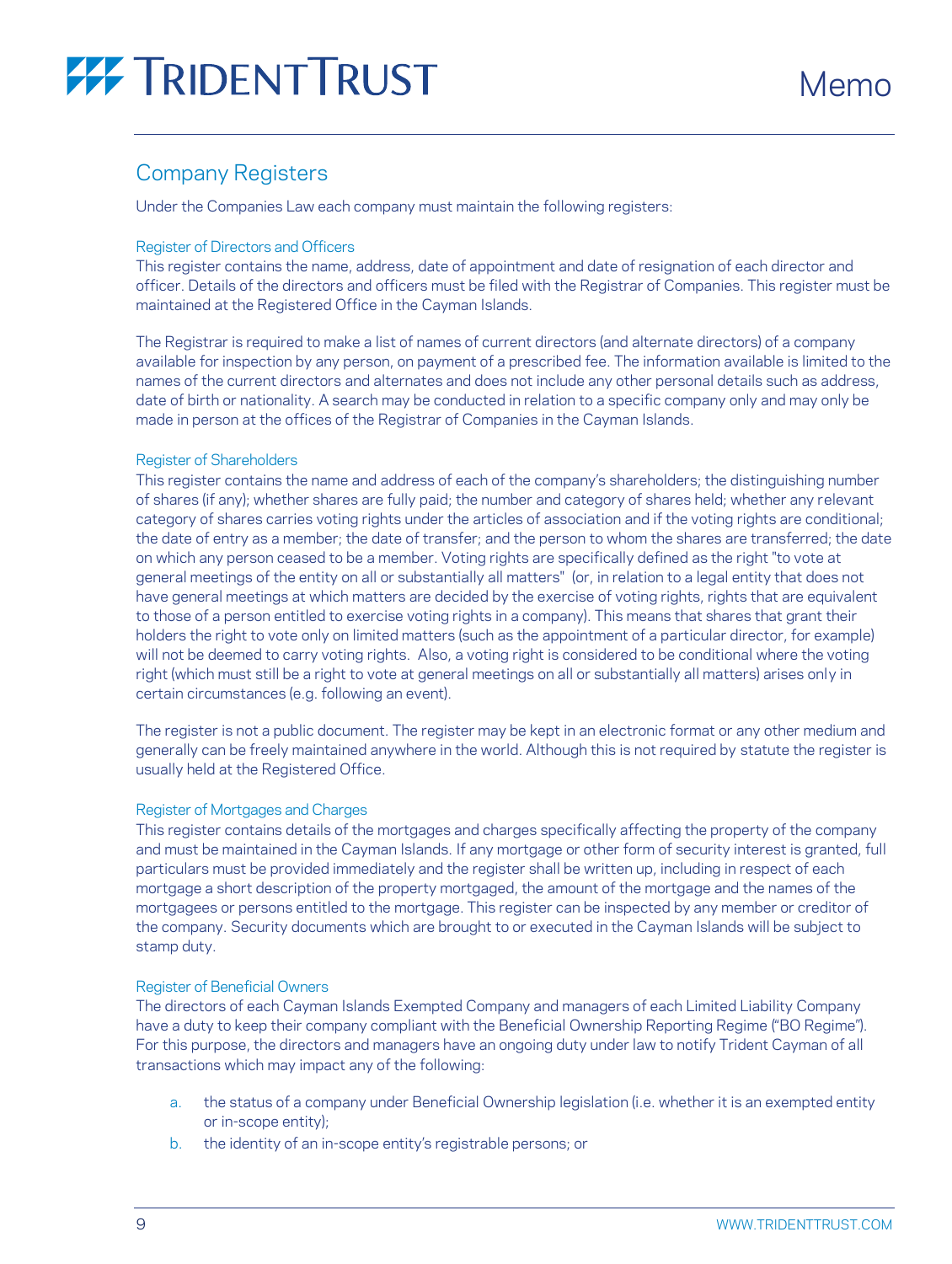

#### c. any information contained in an exempted entity's written confirmation.

Company management must routinely review the above to ensure that the company remains compliant under Beneficial Ownership legislation. It must be noted that the transactions which may impact these reportable matters may in many instances occur at higher levels within a group structure, which may be well removed from the Cayman Islands Exempted Company or Limited Liability Company. Company management should keep abreast of any such changes to ensure continued compliance by their Cayman Islands entity with the Beneficial Ownership Legislation., or else risk being subject to significant financial penalties and/or imprisonment.

For failure to establish or maintain a beneficial ownership register or for failure to comply with any notice or to provide information under the beneficial ownership legislation there are significant penalties (monetary and/or imprisonment). By the direction of the court the company may also be struck off.

The BO Regime now has an administrative fines regime which was introduced on June 29, 2020. This now grants the Cayman Islands Registrar of Companies the power to impose fines for a number of breaches unilaterally and without court proceedings.

In all instances, initial fines will be approximately US\$6,100 for an initial breach, with continuing breaches attracting further monthly fines of approximately US\$1,220 up to a maximum of US\$30,000 for a single breach.

Where a fine remains unpaid by a company for ninety days, the ROC may strike off such company from the register.

The fines will have a limitation period of six months from the date on which the Registrar became aware of the occurrence of the breach

A fine may be imposed for a breach that is not an offence. A fine for a breach that is also an offence will not preclude a prosecution for the breach or liability for any relevant fee

The BO Regime has been further amended to provide the ability to issue a restrictions notice to the corporate service providers ("Trident") and remove this ability from the In-Scope Entities. The restrictions notices essentially are to put a freeze on the relevant shares or interest, prohibiting distributions, dividends and/or transfers.

### Public Register of Cayman Companies

In addition to the registers kept by the Company itself, 2020 amendments to the Companies Law and the Limited Liability Companies Law introduce a new register of companies which will be kept by the Registrar and will be open to inspection by any person on payment of a prescribed fee. The register will include the following information:

- a. The name of the Company and, if an exempted company, the dual foreign name and translated name
- ▼ b. Location of the Company's registered office in the Cayman Islands
- c. The authorized capital of the Company and, in the case of a company having its share capital divided into shares of a nominal or par value, the number of shares into which it is divided and the fixed amounts thereof
- $\blacksquare$  d. The names and addresses of the subscribers to the Memorandum and the number of shares taken by each subscriber
- e. The dates of execution and filing of the Memorandum of Association
- f. The Company number allocated by the Registrar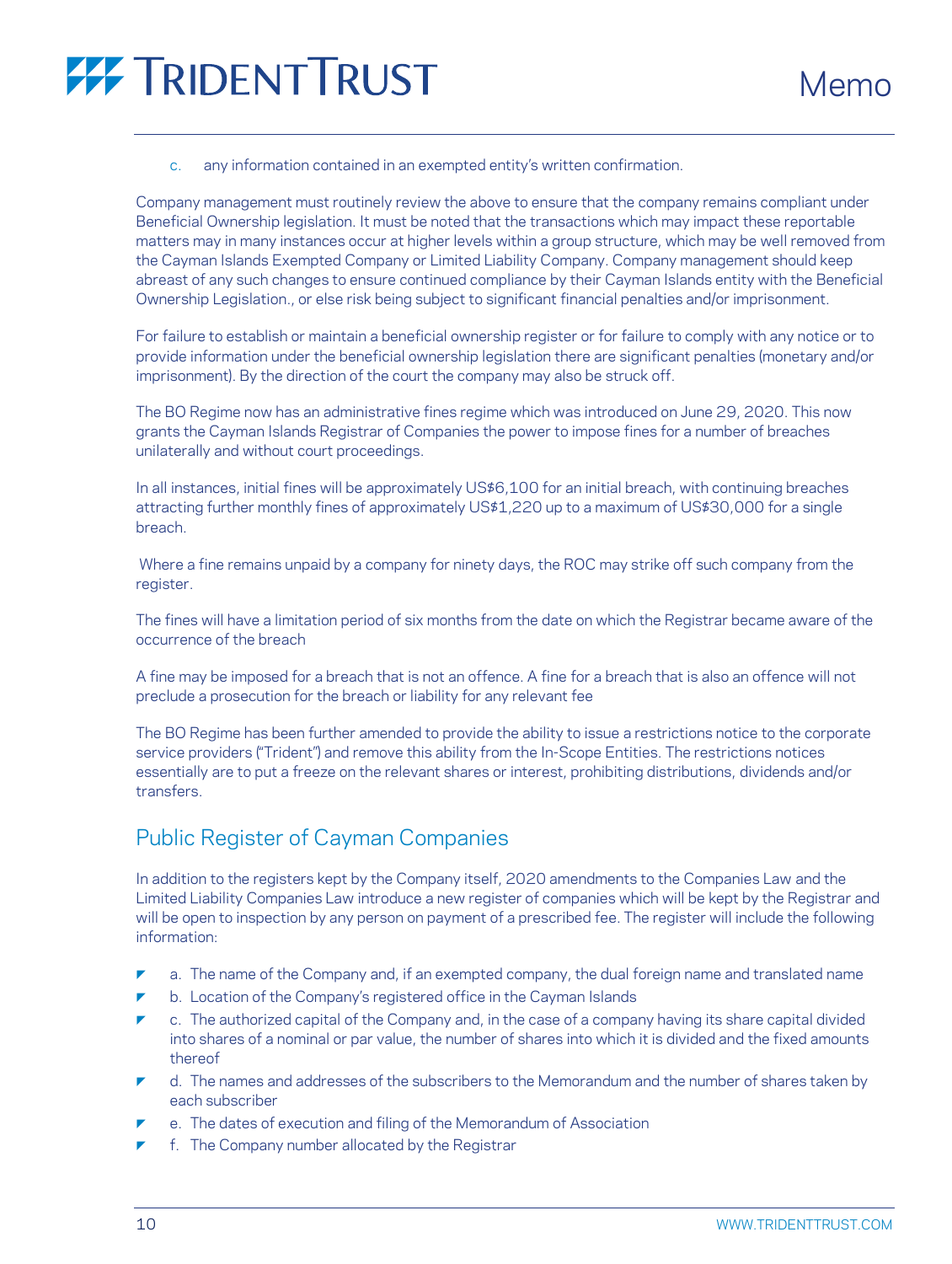- g. In the case of a company limited by guarantee or a company that has no limit placed on the liability of its members —
	- $\triangleright$  (i) a statement that the company is limited by guarantee or is unlimited, as the case may be; and
	- $\blacktriangleright$  (ii) the omission of any of the particulars specified in the Schedule which are irrelevant or inappropriate
- h. The nature of the business
- i. The date of the end of the Company's financial year

### Filing Procedures -Penalties for Late Filing

The Companies Law provides for daily penalties for non-compliance with a number of requirements (e.g. filing deadlines, requirement to have a Registered Office etc.). There are statutory time constraints for due notification. For this reason, it is important to provide the information to the Registered Office promptly to avoid fines or penalties which will be levied pursuant to the Companies Law. The following events must be notified to the Registered Office in order that the Registrar of Companies may be notified, and the appropriate fee paid.

As a general rule, only the Registered Office in the Cayman Islands may make filings with the Registrar of Companies. For this reason, all significant statutory corporate events should be notified promptly to Trident Cayman for the appropriate filing by us, if required, with the Registrar.

Trident Cayman recommends that you pay careful attention to the reporting of all statutory obligations in order to avoid unnecessary fines or penalties.

The time limits for notification of the following significant events are:

- $\blacktriangleright$  Changes in the name of a company: 15 days
- Changes in beneficial owner: one month
- Alterations to the Memorandum or Articles of Association: 15 days
- Any other special resolution passed by the shareholders: 15 days
- Changes of location of the Registered Office: 30 days
- Changes in directors or officers: 30 days
- Increases in the authorised capital of the company: 30 days

### Minute Book

A corporate minute book should be maintained. Although there is no requirement that the minute book be maintained at the Registered Office, most companies follow this practice. The minute book and statutory registers and records of the company should contain:

- Original or electronic original Certificate of Incorporation and any Certificates of Change of Name
- **Certified copy of the Memorandum and Articles of Association (and any amendments thereto)**
- Original or electronic originals of the minutes of directors' and shareholders' meetings (and any attachments referred to in the minutes)
- **T** Originals or electronic originals of written resolutions of the directors and shareholders (and any attachments referred to in the minutes)
- The Registers of Directors and Officers, resignation letters and consents to act as director or officers
- The Register of Shareholders, Share Transfer Forms, Applications for Shares, copies of Share Certificates issued
- Register of Beneficial Owners
- Register of Mortgages and Charges and related transaction documents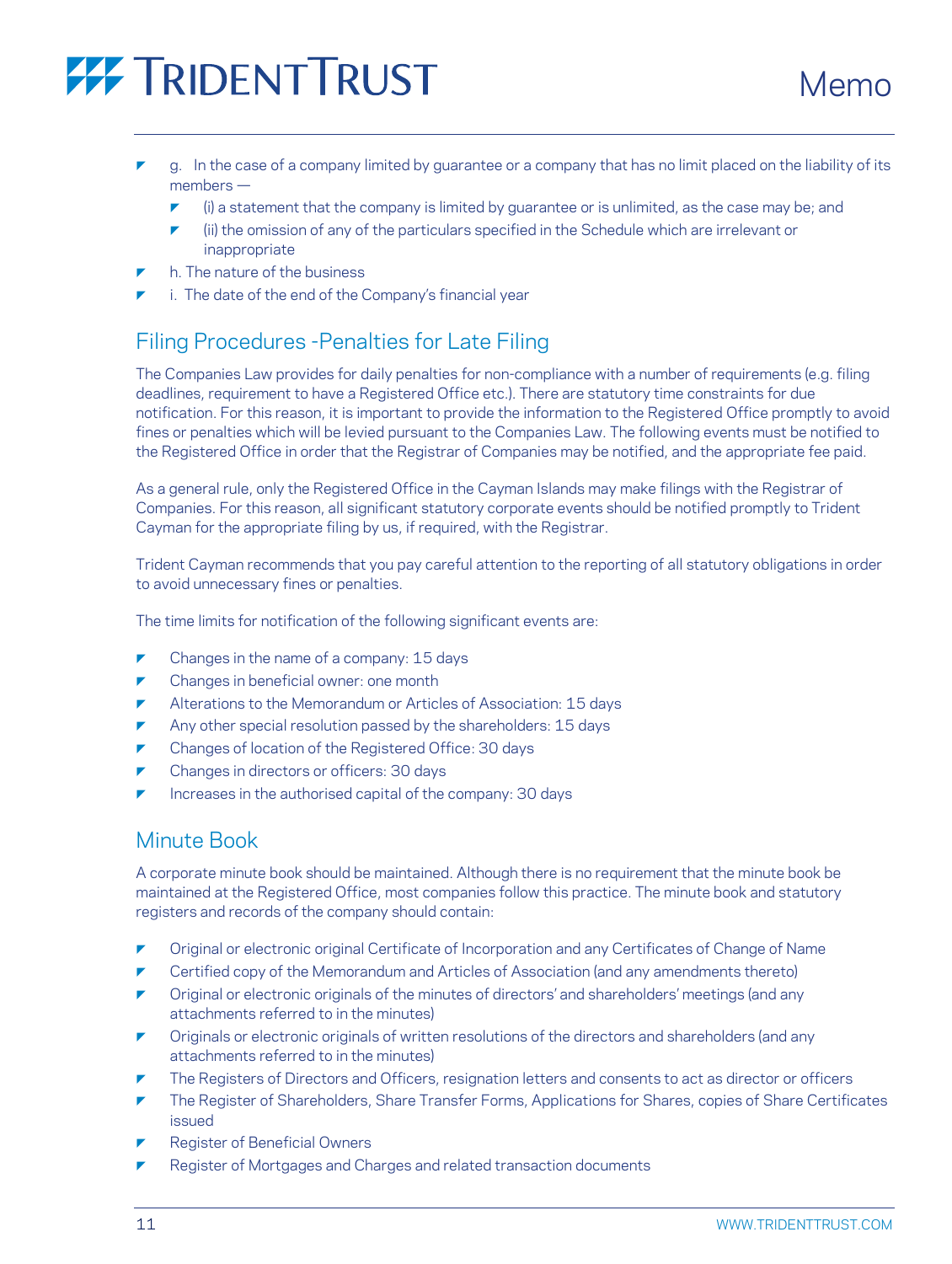- Copies of any Powers of Attorney granted by the Company
- Certificates of Good Standing or Incumbency (if obtained)
- Annual Returns
- Original or electronic original Tax Concessions Certificate (if obtained)

It is important to ensure that all relevant information and paperwork is provided to keep the statutory records up-to-date irrespective of where the documents originate. Maintaining all parts of the statutory records at the Cayman Registered Office will expedite the issuance of legal opinions. Duplicate statutory records may be maintained.

### <span id="page-11-0"></span>Books of Account

Under the Companies Law, all companies must maintain proper books of account, although they need not necessarily be kept at the Registered Office. The books of account must be such as are necessary to give a fair and true view of the state of the company's affairs and explain its transactions. All books of account must be maintained for a minimum of five years from the date on which they are prepared. Failure to do so may result in a significant penalty being imposed.

The Companies Law require companies which keep their books of account outside of the Cayman Islands to provide information to its Registered Office regarding its books of account at least annually. The exact nature of this requirement is yet to be confirmed, but failure to comply will lead to the incurrence of initial and daily penalties. This requirement will not apply to companies which file accounting information with CIMA.

If a company is regulated by CIMA it must have its financial statements audited annually and lodged with CIMA by its auditors.

### <span id="page-11-1"></span>Company Seal

A company may have a common seal, but there is no statutory requirement for a company to have a common seal. Neither the Companies Law nor the Limited Liability Companies Law requires that a seal be affixed to documents executed under seal. Any contract which is expressed to be executed as a deed or is clearly intended to be a deed, is deemed by the Companies Law and the Limited Liability Companies Law to be executed as if by deed or under seal. If a common seal is used, the Articles of Association normally will provide that it be kept at the Registered Office. A duplicate seal may be approved for use outside the Cayman Islands when the directors are non-resident. This duplicate may be a facsimile of the common seal, and if so desired, the duplicate may have imprinted the specific district, territory or place where it is to be used.

### Procedure to Change Directors and Officers

Letters of resignation and Consent to Act letters should be sent to the Registered Office, along with the resolutions of the directors (or shareholders where a sole director has resigned) appointing new directors and officers and accepting the resignation of the retiring directors and officers. Copies of resolutions should be provided to the Registered Office promptly so that Trident Cayman can update the Register of Directors and Officers and make required filings electronically with the Registrar of Companies. There are significant penalties for late filing of changes of directors and officers.

Generally, directors may be removed by an ordinary resolution of the shareholders passed at a general meeting of the shareholders. An ordinary resolution requires a simple majority of those shareholders present and entitled to vote at the meeting voting in favour of the resolution. Officers may usually be removed by a resolution of the directors. Alternatively, directors and officers may be removed by resolutions signed by all shareholders or directors respectively, in lieu of a formal meeting.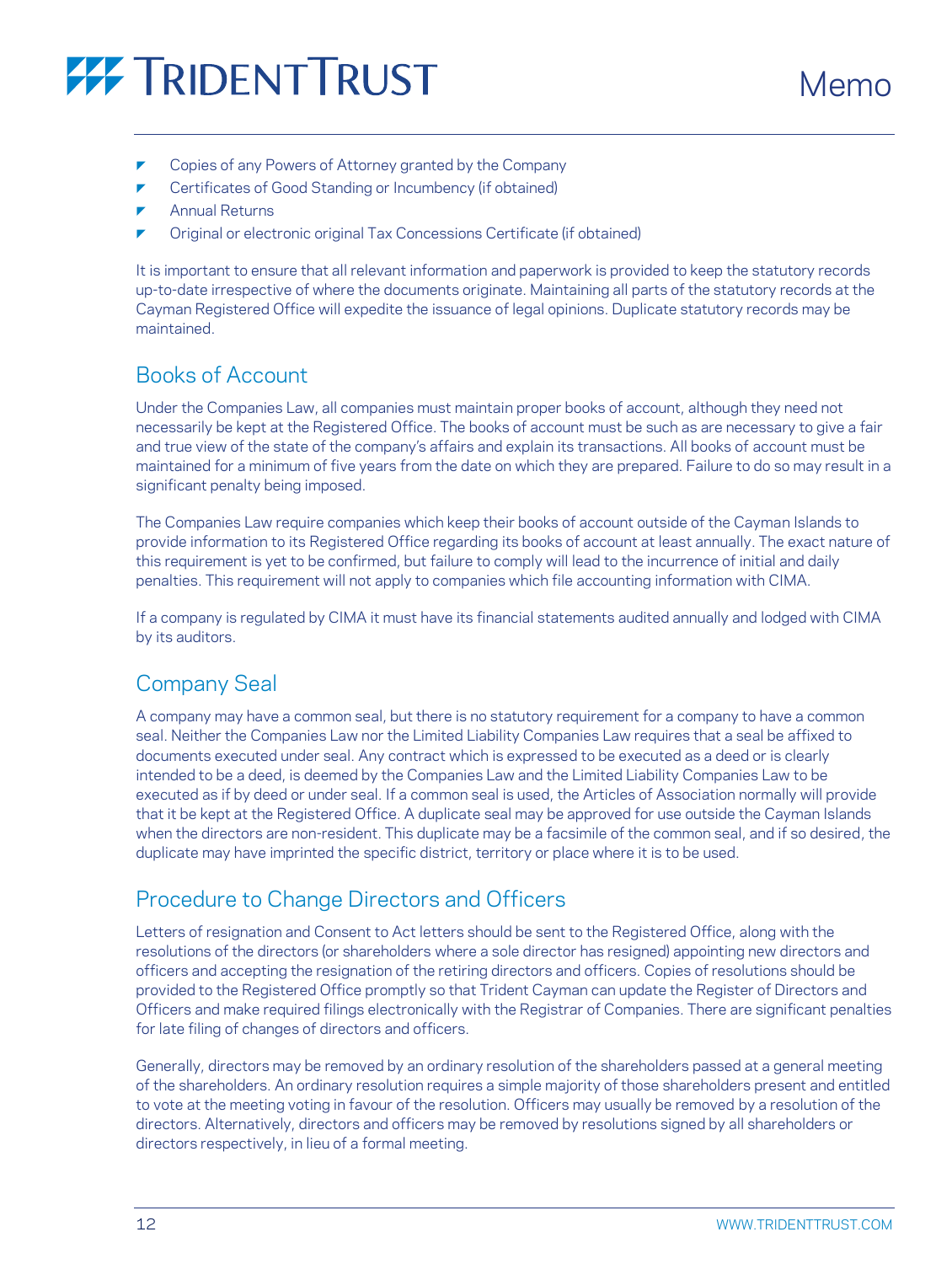

The Articles of Association and minute book must be checked to ensure compliance with any special provisions relating to the appointment and removal of directors.

### Alternate Directors

Alternate directors and any changes thereof are required to be recorded on the Register of Directors and notified to the Registrar of Companies, if the alternate directors fall within the definition in law. However, no entry need be made in the Register of Directors nor any filing made with the Registrar of Companies if the appointments fall within the following categories: (a) their powers are limited to fulfil limited responsibilities; or are appointed for a specified period of less than 90 days; or (b) they are appointed to attend a particular meeting or series of meetings; or are appointed to sign a particular board resolution or series of board resolutions.

### Share Transactions

The issuance of new shares is usually approved by a resolution of the directors following an application for shares. If the Registered Office maintains the Register of Members, the original resolution (or minutes of meeting) should be lodged with the Registered Office for entry to the Register of Members, and to enable any share certificates(s)to be issued, where requested. Shares are typically issued in consideration of additional paid in capital. Shares may be issued at a premium.

If existing shares are transferred, a share transfer form must be signed in accordance with the provisions of the Articles of Association and placed on the minute book. The directors should pass a resolution approving the transfer and issue of a new share certificate, which may not be issued until the old share certificate is surrendered to the Registered Office for cancellation, unless the shares are in registered form only and certificates are not issued.

The Articles of Association, statutory registers and minute book must be checked to ensure compliance with any restrictions on the transfer of shares.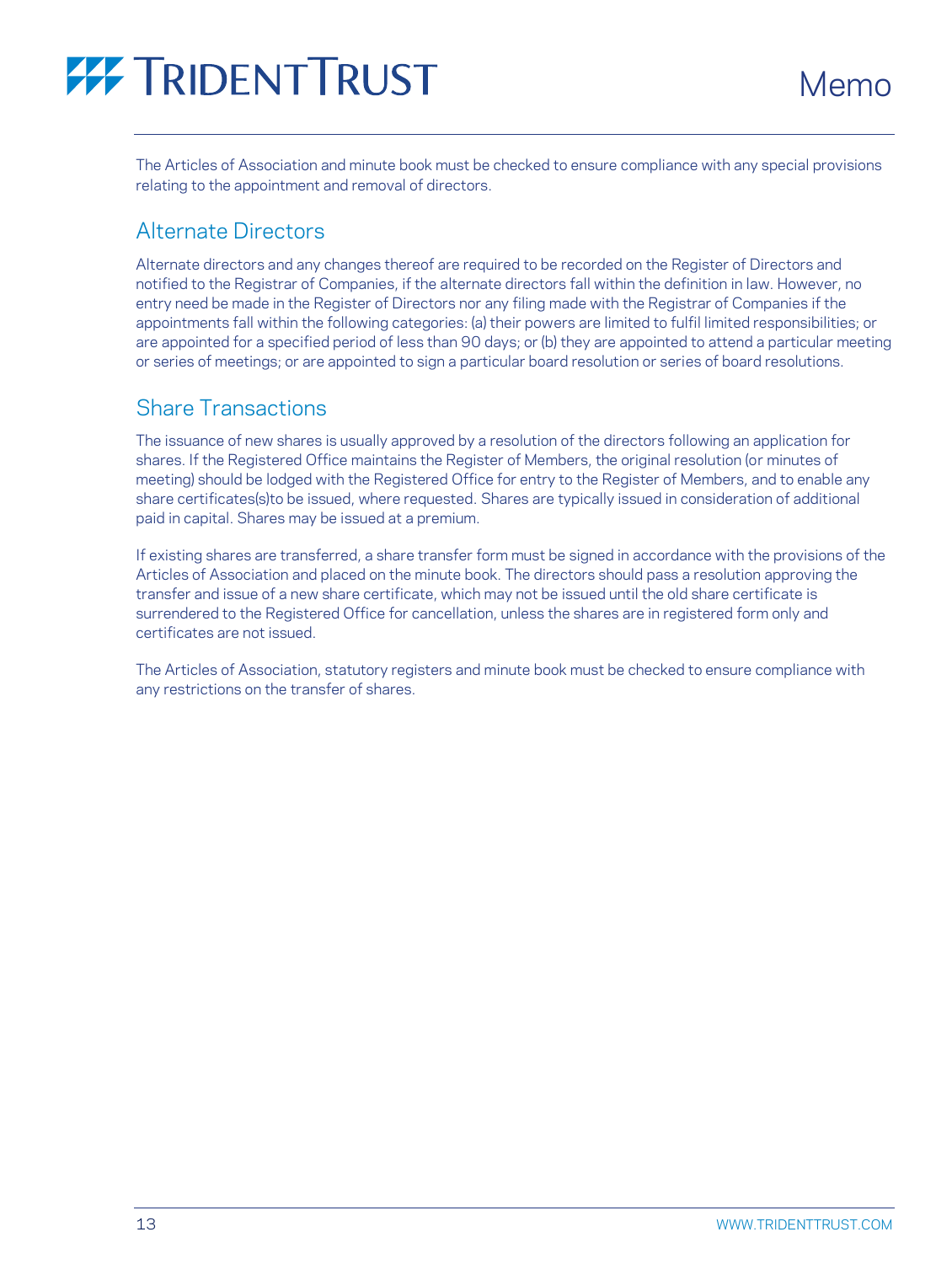# <span id="page-13-0"></span>Continuing Statutory Obligations of Cayman Islands Limited Liability Companies ("LLC")

### Annual Government Fees and Returns

An Annual Return must be submitted to the Registrar in January of each year following incorporation along with the appropriate Annual Return fee.

The Annual Return for each LLC will state the nature of the business and include the representation that during the prior calendar year the LLC complied with the LLC Law which Trident Cayman assumes will remain true unless we have been specifically advised otherwise by you.

Trident will need to be advised of the nature of the business and will be reaching out to all entities in Q4 2020 to request confirmation of the principal business activity as per the available options circulated by the Registry. Going forward, Trident Cayman will assume that the information will remain true until we have been specifically advised otherwise by you.

The Annual Return must be submitted to the Registrar in January of each year following incorporation along with the appropriate Annual Government fee. Please refer to the aforementioned section "[Registrar Penalties for](#page-6-1)  [Late Payment of Annual Fees or Late Filing of Returns for a Company or other](#page-6-1) Entity" for further details on penalty provisions.

In paying Trident Cayman's annual renewal invoice, this will constitute your authorisation for us to prepare, execute as authorised signatory and to file the Annual Return. Also, in paying Trident Cayman's annual invoice the managers and members also acknowledge that they are aware that it is an offence to make or permit a false Annual Return declaration. Such offence could expose the company, its managers and members to significant fines and penalties. The company may be liable to immediate dissolution and removal from the Register. In such a case, all of its assets would then vest in the Cayman Islands Government.

Each year, an Economic Substance Notification ("ES Notification") is required to be filed prior to the filing of the Annual Return. The ES Notification is separate from the Annual Return. An Annual Return cannot be submitted unless the ES Notification has been filed and cleared funds for annual fee payment have been received. Therefore, to ensure that the company does not fall into default, it is important to provide Trident Cayman with the ES Notification promptly and to settle our invoices in a timely manner. More information in respect of economic substance can be read at the aforementioned section "[Economic Substance.](#page-6-0)"

For details of our Annual Fee Payment Procedures and Bank Details please refer to our 2020 Annual Client Memo which can be found [here.](https://tridenttrust.com/locations/cayman-islands/)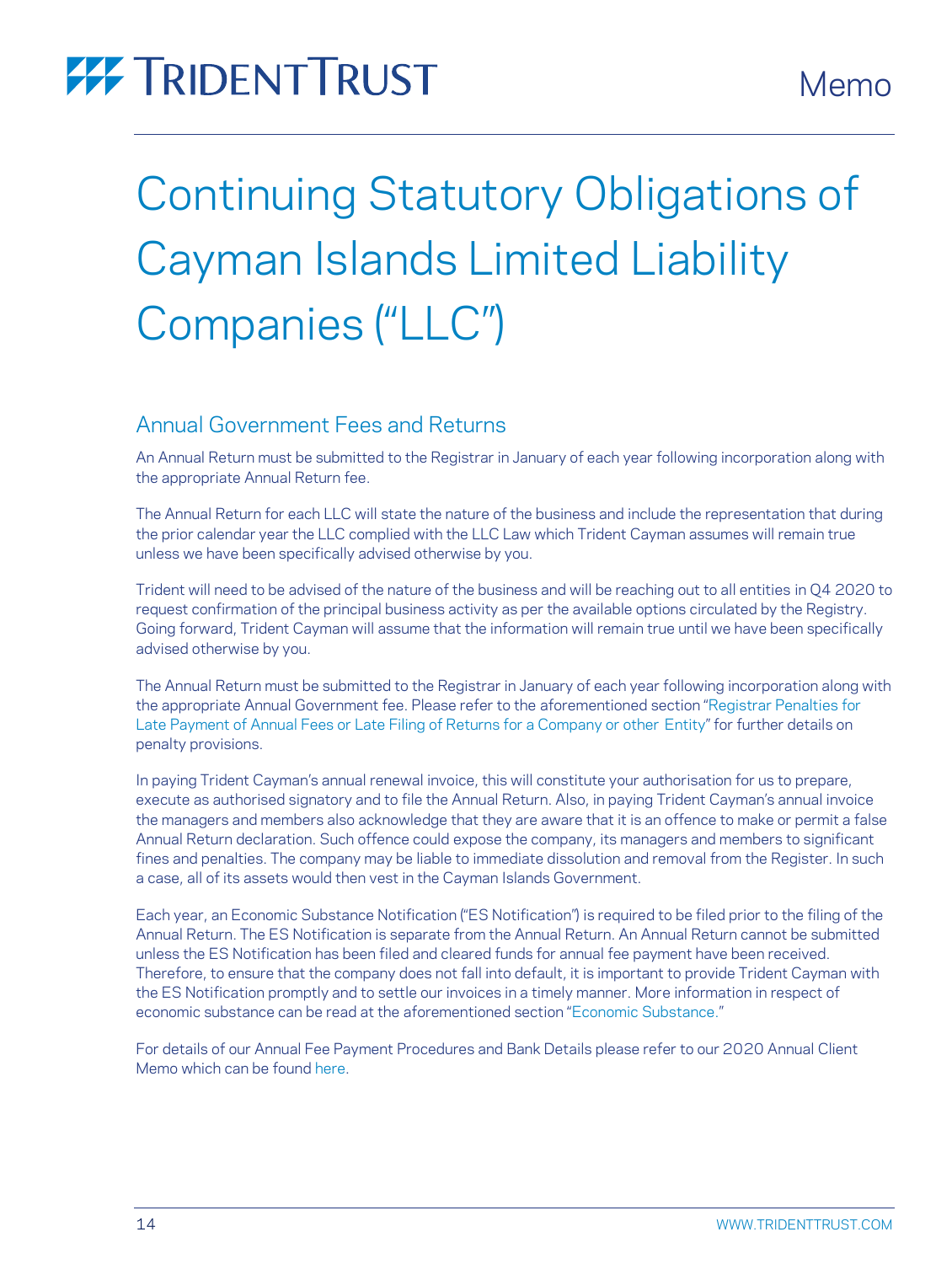

### Proper Books of Account

An LLC must keep or cause to be kept proper books of account. Please refer to the aforementioned section "[Books of Accounts](#page-11-0)" for further details.

### Company Seal

An LLC may have a common seal, but there is no statutory requirement for a company to have a common seal. Please refer to the aforementioned section "[Company Seal](#page-11-1)" for further description.

### LLC Registers

Under the LLC Law each LLC must maintain the following Registers.

#### Register of Members

An LLC must maintain a Register of Members which contains the name and address of each member of the LLC, the date on which such person became a member, the date on which such person ceased to be a member, and the time and date of receipt of any notices in relation of security interests served. The register is required to be updated within 21 days of any changes to the register. The register is not open to public inspection and is not required to be filed with the Registrar, however provided where management of the LLC is vested in the members, the Register of Members must be filed with the Registrar. The register must be maintained at its Registered Office or at such other location provided under the LLC Agreement. The Registered Office must have a record of where the register is kept, where other than at the Registered Office, and be provided with updates to the register as changes occur.

#### Register of Managers

An LLC must maintain a Register of Managers which contains the name and address of each manager of the LLC, the date on which such person became a manager, and the date on which such person ceased to be a manager. The time limit for notification of any changes to an LLC's managers is 30 days. The register is required to be maintained and kept at the Registered Office and a copy of the register is required to be filed with the Registrar.

The Registrar is required to make a list of names of current managers available for inspection by any person, on payment of a prescribed fee. The information available is limited to the names of the current managers and does not include any other personal details such as address, date of birth or nationality. A search may be conducted in relation to a specific LLC only and may only be made in person at the offices of the Registrar of Companies in the Cayman Islands.

### Register of Security Interests over LLC Interests

An LLC must maintain a Register of Security Interests. The priority ranking of secured creditors will be based on the time and date of notice of such interest to the Registered Office. The register must be updated within 21 days of any change.

### Register of Contributions

An LLC must maintain a Register of Contributions for each member. The register will set out the amount and date of contributions for each member, and the date of any return (whole or part) of such contributions. The register must be updated within 21 days of any change, and can be kept at any location, and is not open to public inspection unless otherwise provided under the LLC Agreement.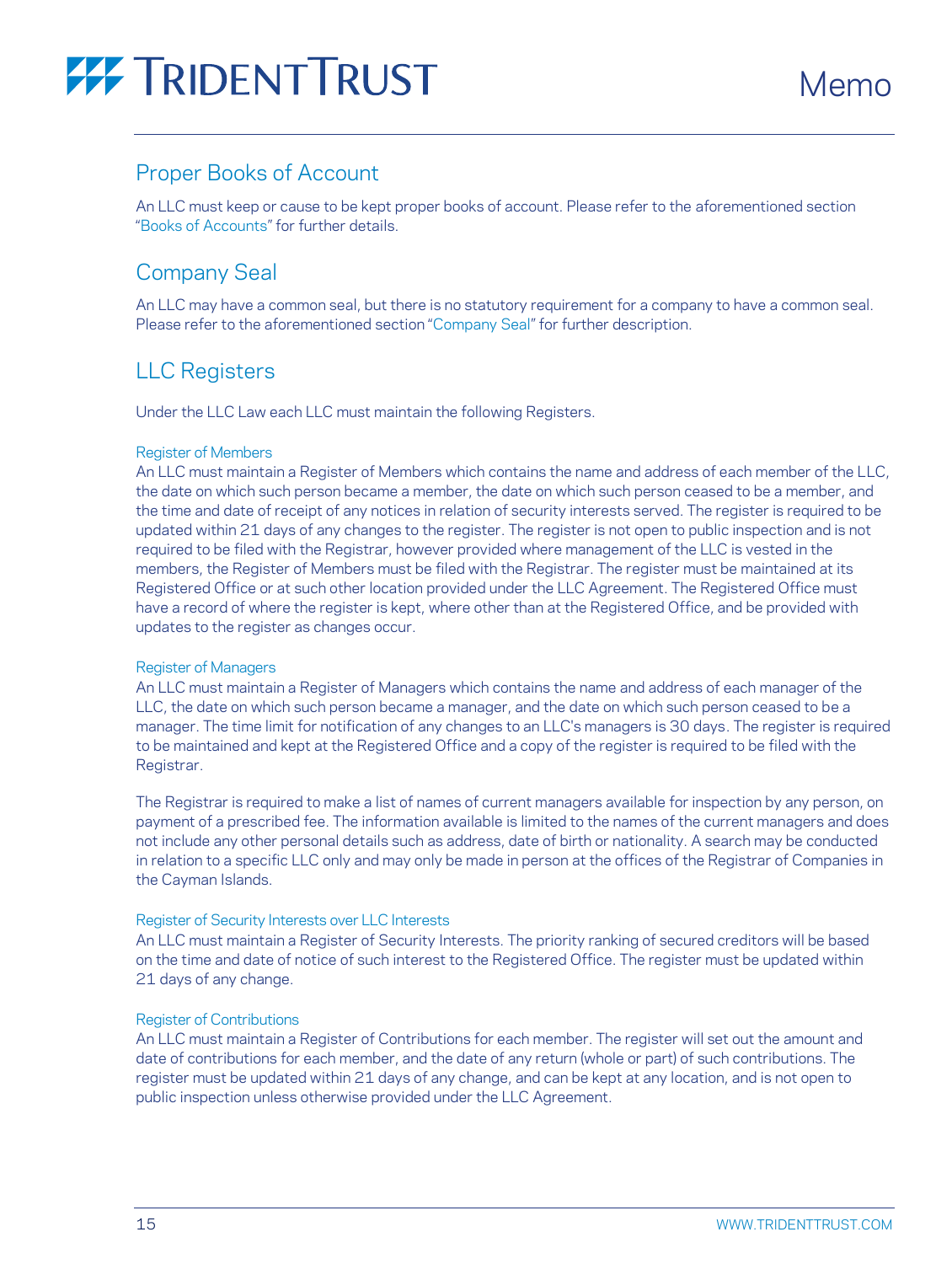#### Register of Mortgages and Charges

An LLC must maintain a Register of Mortgages and Charges which must be kept at the Registered Office and reflect a true record of all mortgages and charges of the LLC. Please refer to the aforementioned section "[Register of Mortgages and Charges](#page-8-0)" for further description.

#### Register of Beneficial Owners

The managers of each LLC have a duty to keep the LLC compliant with the Beneficial Ownership Reporting Regime. Please refer to the aforementioned section "[Register of Beneficial Owners](#page-8-1)" for further description or information.

### Change in Registered Particulars

Changes to any information included in the LLC registration statement should be notified to the Registrar by way of filing a certificate of amendment to the registration statement within 30 days of the change. Late filings will incur penalty fees.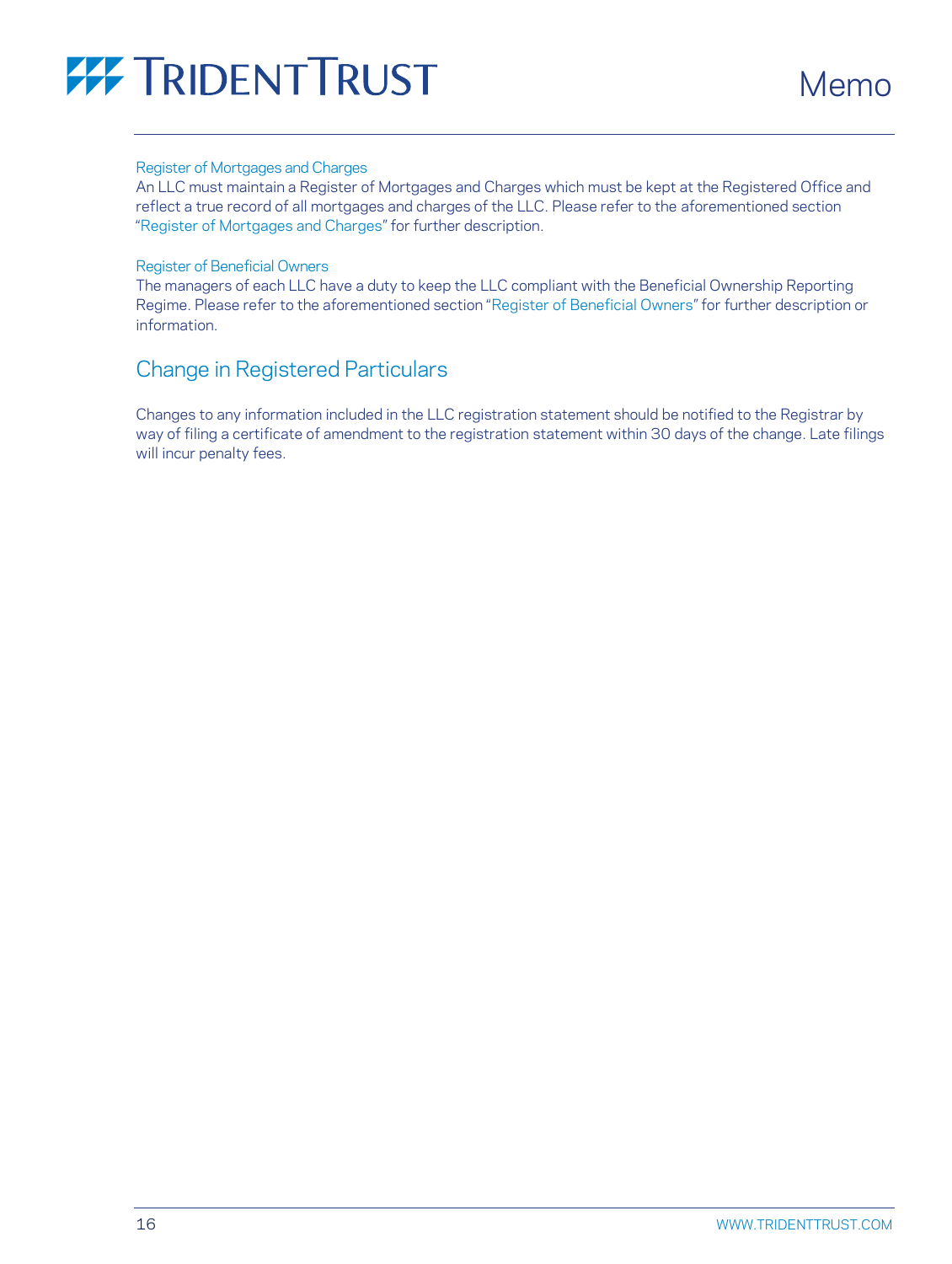# <span id="page-16-0"></span>Continuing Statutory Obligations of Cayman Islands Exempted Limited Partnerships ("ELP")

### Residence

Any one of the limited partners and the General Partner of an ELP may be resident, domiciled, established, incorporated or registered in the Cayman Islands. However, at least one General Partner must be resident in the Cayman Islands if an individual or registered here (as a local or foreign corporation), if a corporation or a partnership. Under the ELP legislation, a Foreign Limited Partnership may act as the General Partner of the ELP, providing such Foreign Limited Partnership is established in a recognized jurisdiction and is registered in Cayman as a Foreign Registered Partnership.

### Name

Every ELP must include the words "Limited Partnership" or the letters "L.P." or "LP" in its name. The name may be preceded by or followed with a dual or foreign name. As in terms of legislation, an ELP may have an additional foreign name, a "dual foreign" name, which will be reflected on the Certificate of Registration alongside the English form of the name.

## Annual Government Fees and Returns

Unless otherwise instructed in writing by the ELP, Trident Cayman shall prepare, execute as authorised signatory of the ELP and file, on behalf of the ELP, the annual return to the Registrar pursuant to the ELP Law (the Annual Return). The ELP hereby authorises Trident Cayman to prepare, execute as authorised signatory of the ELP and file, on behalf of the ELP, the Annual Return and in connection therewith represents and warrants (the Annual Return Representation) that during the prior calendar year, the ELP complied with the ELP Law and that it has not undertaken business with the public in the Cayman Islands.

In connection with the preparation, execution and filing of the Annual Return by Trident Cayman on the ELP's behalf each year, Trident Cayman shall be entitled to continuously rely on the Annual Return Representation except and until it has received written notice from the ELP that the Annual Return Representation is no longer true or accurate.

Trident will need to be advised of the nature of the business and will be reaching out to all entities in Q4 2020 to request confirmation of the principal business activity as per the available options circulated by the Registry. Going forward, Trident Cayman will assume that the information will remain true until we have been specifically advised otherwise by you.

The Annual Return must be submitted to the Registrar in January of each year following incorporation along with the appropriate Annual Government fee. Please refer to the aforementioned section "[Registrar Penalties for](#page-6-1)  [Late Payment of Annual Fees or Late Filing of Returns for a Company or other](#page-6-1) Entity" for further details on penalty provisions.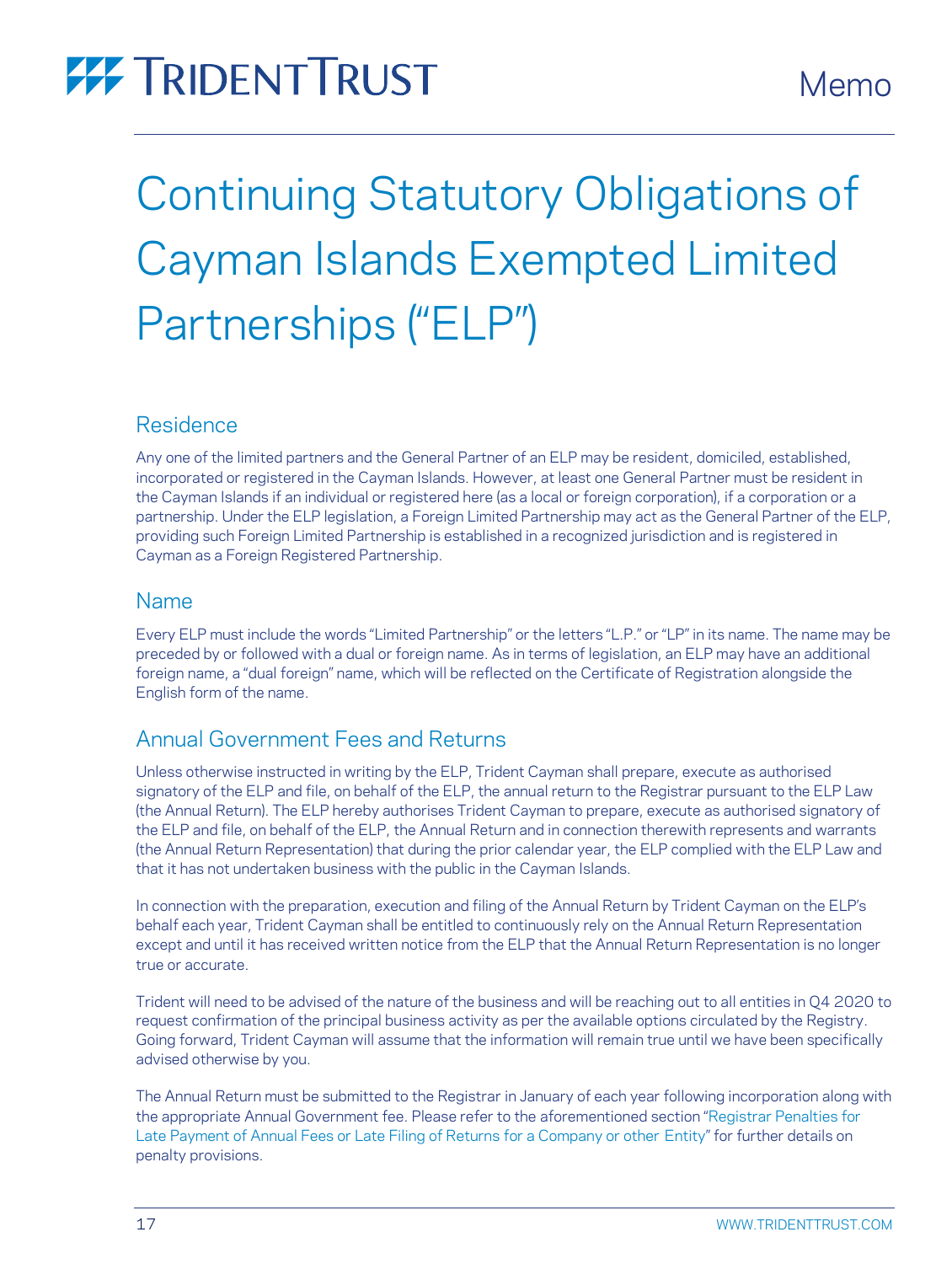In paying Trident Cayman's annual invoice, this will constitute your authorisation for us to file the Annual Return. Also, in paying Trident Cayman's annual invoice the partners acknowledge that they are aware that it is an offence to make or permit a false Annual Return declaration. Such offence could expose the ELP to significant fines and penalties. They may be liable to immediate dissolution and removal from the Register. In such a case, all of its assets would then vest in the Cayman Islands Government.

For details of our Annual Fee Payment Procedures and Bank Details please refer to our 2020 Annual Client Memo which can be found [here.](https://tridenttrust.com/locations/cayman-islands/)

### Changes in Registered Particulars

Each ELP is required to make an initial statement giving certain information including its name; the nature of its business; its Registered Office address; the term of the partnership; the name and address of its General Partner; and a declaration that it conducts its business mainly outside of the Cayman Islands. Any changes to the mentioned details should be advised to the Registrar by the General Partner within 60 days of that change, unless the change relates to the replacement, removal or admittance of the General Partner, in which case the filing deadline is 15 days. Failure to file changes to the registration particulars within the time constraint will result in significant penalties for non-compliance.

### Register of Limited Partnership Interests and Register of Contributions

The General Partner as in terms of the Exempted Limited Partnership legislation is required to maintain two registers for the ELP. The first register, the "Register of Limited Partners," must contain the name and address of each Limited Partner and the date of entry and/or withdrawal of each Limited Partner from the ELP and should be updated within 21 days of the date of any change in the particulars therein. The second register, the "Register of Limited Partners Contributions," is required to record the amount and date of contributions of each Limited Partner, and the amount and date of any payment representing a return of the whole or any part of the Limited Partner's contribution to the ELP and should be updated within 21 days of the date of any change in the particulars therein. The register may be kept in an electronic format or any other medium and can now be freely maintained anywhere in the world. Although not required by statute the register is usually held at the Registered Office.

### Register of Security Interests

As in terms of legislation, the General Partner of an ELP is required to maintain a Register of Security Interests at the Registered Office. In the Register of Security Interests there shall be registered each security interest in relation to which a valid notice of the grant of a security interest over the whole or any part of an ELP interest has been served. The Register of Security Interests shall contain the identity of the grantor and grantee, the partnership interest or part thereof subject to the security interest and the date on which notice of the security interest was validly served.

### Proper Books of Account

The law imposes on an ELP the obligation to cause to be kept proper books of account so as to give a true and fair view of the business and financial condition of the ELP and to explain its transactions. These books of account must be retained for at least five years from the date on which they are prepared. Unless it is a requirement under the ELP agreement or any regulatory laws applicable to the ELP, an ELP need not appoint an auditor nor have the ELP's accounts audited.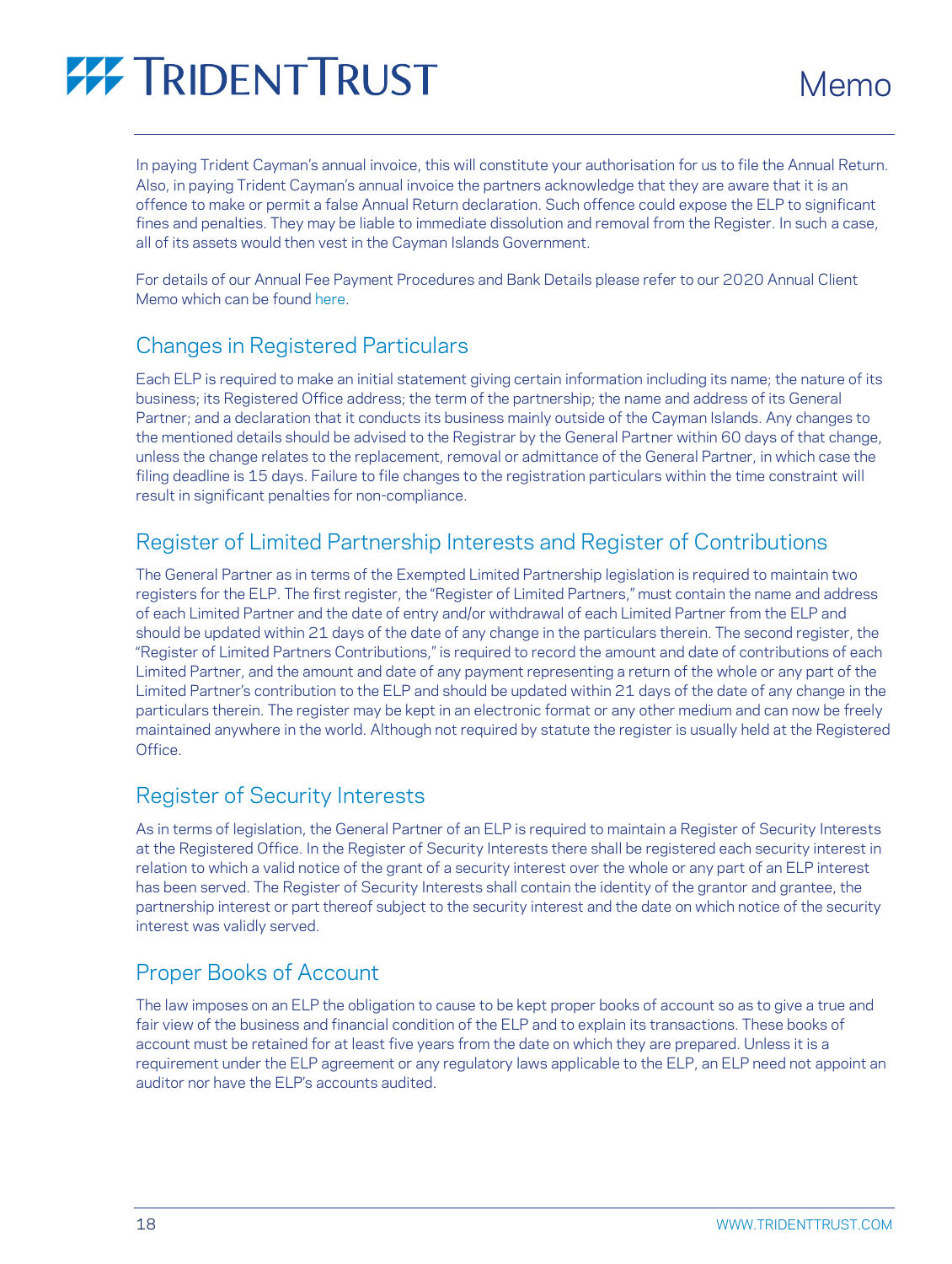### Tax Information Sharing

Legislation provides that, if a General Partner of an ELP does not usually keep the Register of Limited Partnership Interests at its Registered Office in the Cayman Islands, or it neither keeps the books of account of the partnership at its Registered Office, nor at another place within the Cayman Islands, then should the TIA serve a notice or order on the General Partner, the General Partner must make the relevant register and the books of account available to the TIA at the Registered Office of the ELP in the Cayman Islands.

The phrase "books of account" for TIA purposes is very broad and includes material underlying documentation such as contracts and invoices with regard to all money received and expended by an ELP, all sales and purchases of goods by the ELP and the assets and liabilities of the ELP. The accounts can be provided in electronic form or any other medium. Failure to provide the register or books of account to the TIA upon service or order, without reasonable excuse, will result in a one-off fine for the ELP plus significant daily fine for every day during which non-compliance continues.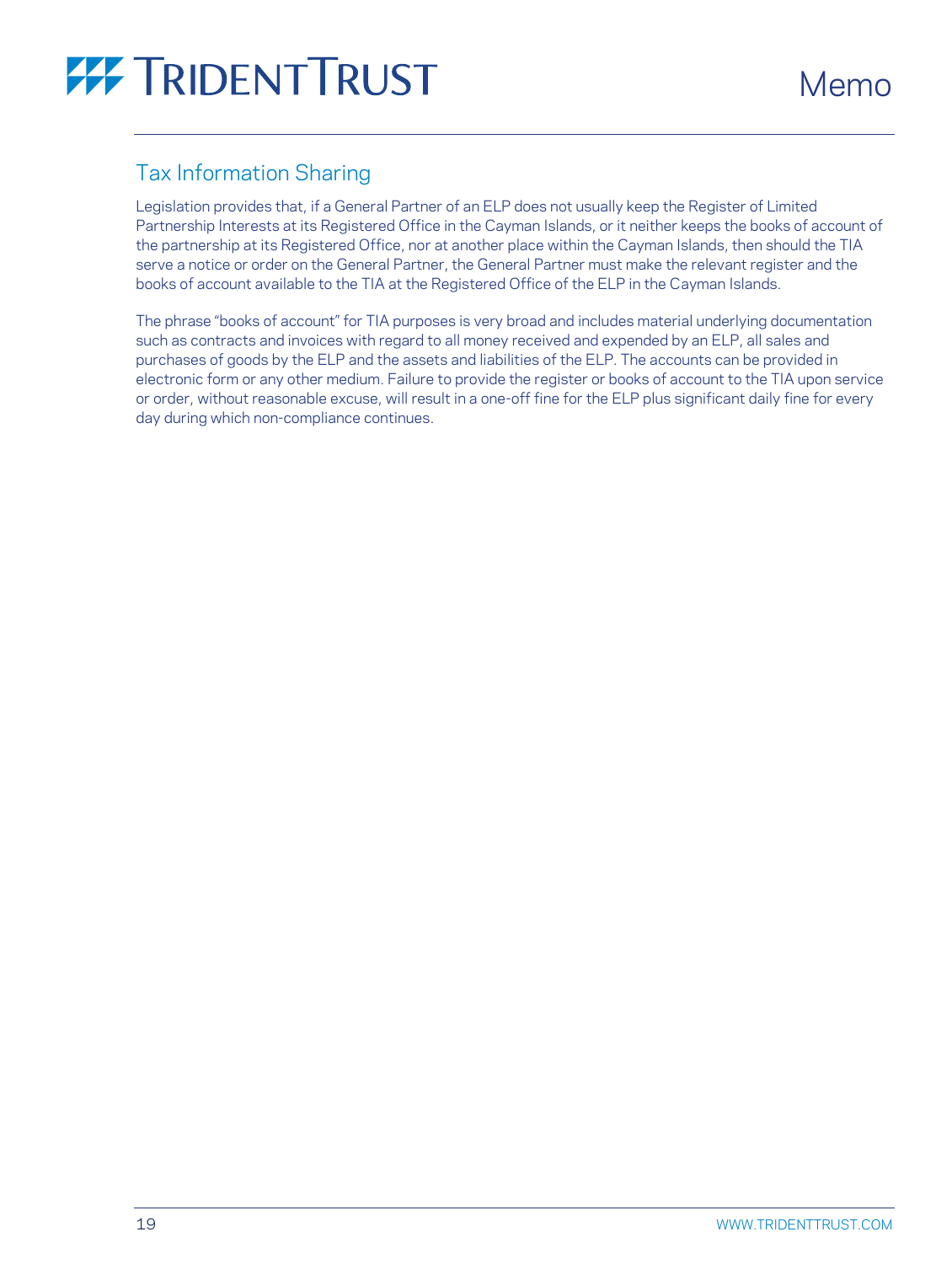# <span id="page-19-0"></span>Continuing Statutory Obligations of Vessels Registered in the Cayman Islands

### Tonnage Taxes

All vessels fully registered in the Cayman Islands pay an annual tonnage tax to th[e Cayman Islands Shipping](https://www.cishipping.com/welcome-maci)  [Registry](https://www.cishipping.com/welcome-maci) ("CISR"). The tonnage tax is based on the gross tonnage ("GT") of the vessel. For a vessel up to 400 GT the annual tonnage tax is US\$500. For vessels between 400 GT and 1,000 GT the annual tonnage tax is US\$700. This annual fee will be included in our annual renewal invoice.

The due date for payment to the CISR shall be:

- in the case of annual tonnage fee, the January 31 of the year for and in which the fee is payable, except where initial payment of the fee falls due on some other specified due date; and
- for all other fees and charges, the date of issue of the invoice.

The following late payment penalties apply for fees and charges unpaid to the CISR by the due date:

- a 2% surcharge on fees, other than tonnage fees, will be applied for each period of 30 days or part thereof for amounts due and not paid within 30 days of the due date
- a 5% surcharge on the tonnage fees outstanding will be applied for each period of 30 days or part thereof for amounts due and not paid within 30 days of the due date

### Annual Casualty Investigation Fund Fee

All vessels fully registered in the Cayman Islands must pay an annual casualty investigation fund fee to the CISR. The minimum annual casualty investigation fund fee is US\$30. This annual fee will be included in our annual renewal invoice.

### Vessel Radio Licences

All vessels registered in the Cayman Islands are obliged under the Information and Communication Technology Authority Law (as revised) to obtain a radio licence from the Authority, regardless of whether or not the respective vessel actually enters or remains within the territorial waters of the Cayman Islands. The operator of a radio station on any vessel registered in the Cayman Islands must at all times have a current licence from the Authority.

The Radio Regulations issued by the International Telecommunications Union ("ITU"), which apply to the Cayman Islands via United Kingdom legislation, state that no transmitting station may be established or operated by a private person or by any enterprise without a licence issued in an appropriate form and in conformity with the provisions of the Regulations by or on behalf of the government of the country to which the station in question is subject.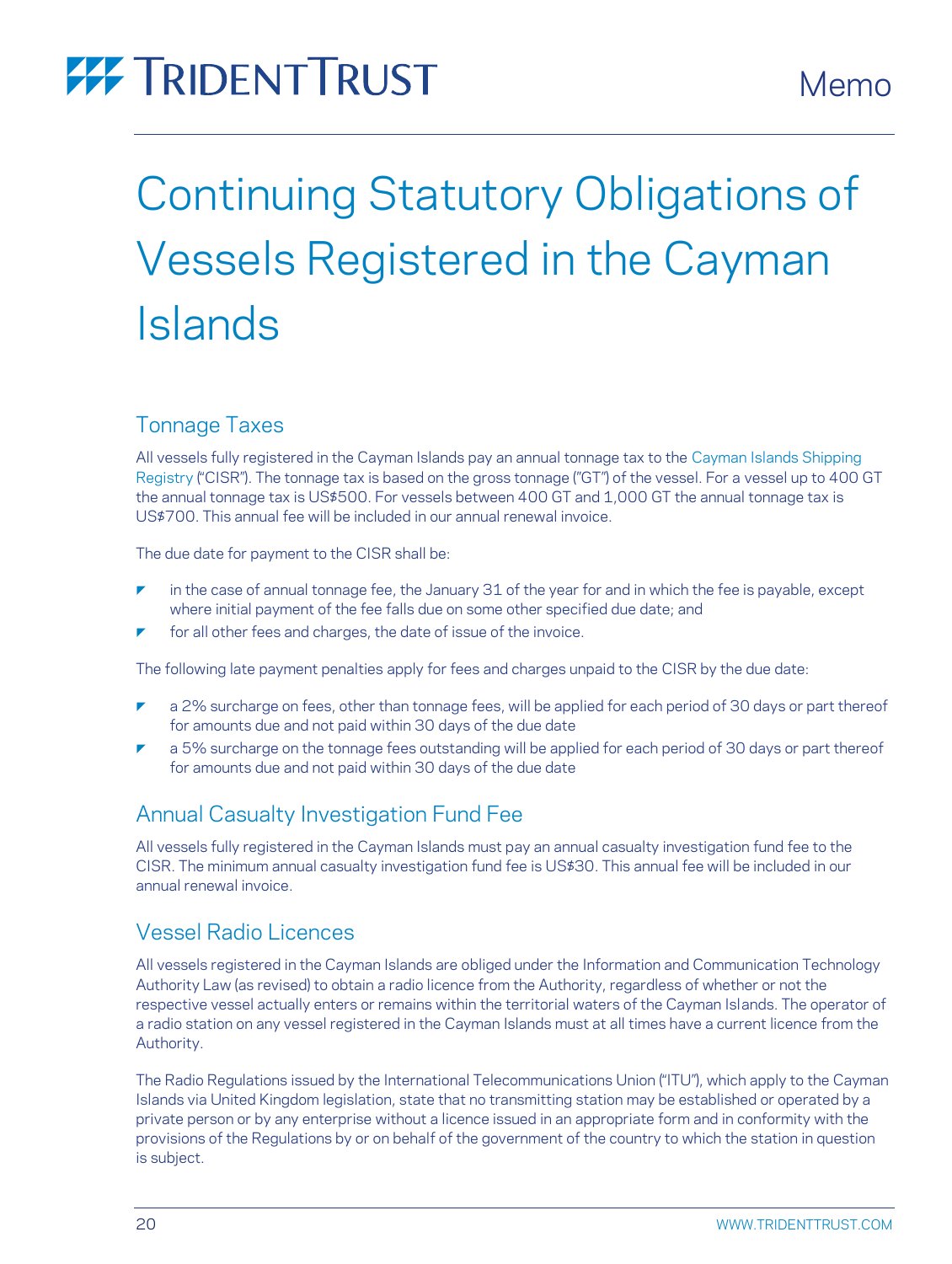

Vessel owners should note that unlicenced vessels are excluded from the ITU's Maritime mobile Access and Retrieval System ("MARS") database that is used by search and rescue organisations and that, where applicable, Maritime Mobile Service Identity ("MMSI") numbers are withdrawn from vessels that have not renewed their licence and are reallocated to new vessels. For the continued safety of all those on board, it therefore is vitally important that a vessel keeps its radio licence current.

Annual radio licence fees for luxury vessels from the Information and Communications Technology Authority ("ICTA') depend upon gross tonnage.

The annual renewal fee for the radio licence is due on the anniversary of issuance and it is your responsibility to renew the radio licence which can be done either through our office or direct with ICTA. Failure to obtain the required licence could result in a substantial one-off daily monetary penalty and/or imprisonment.

### Appointment of Representative Person

Vessels where the person(s) by whom the majority interest is owned is not resident in the Cayman Islands may only be registered with the CISR if a Cayman representative person is appointed in relation to the vessel.

The appointment of a Representative Person does not impact an owner's right to deal directly with the CISR as an individual owner or through an Authorised Person.

### Change of Representative Person

In the event of a change in the identity or in the address of the representative person so appointed, CISR should be notified of the changes as soon as practicable after the change occurs, otherwise the owner of the vessel may be liable for a fine.

### Vessel Registration

The CISR offers vessel registration of merchant vessels, private and commercial vessels, passenger vessels and vessels under construction.

There are five types of vessel registration – Full, Interim, Term, Under Construction and Demise (Bareboat) Charter.

### Change in Registered Particulars

All vessels registered in Cayman are required to be marked with its Port of Registry, Official Number and Net Tonnage (for vessels 24 metres and over) or Registered Tonnage (for vessels under 24 metres) within 21 days of the issue date of the vessel's Certificate of British Registry.

A vessel should be deleted from the CISR prior to transfer to another jurisdiction.

### Display of Flag

It is an offence to leave or enter any foreign port without displaying the flag and to intentionally hide the nationality of a vessel.

### Change in Name of Vessel

Changes in name of a registered vessel require the written consent of the CISR. Where the name of the vessel is changed without written consent, the owner of the vessel has committed an offence and fines will apply.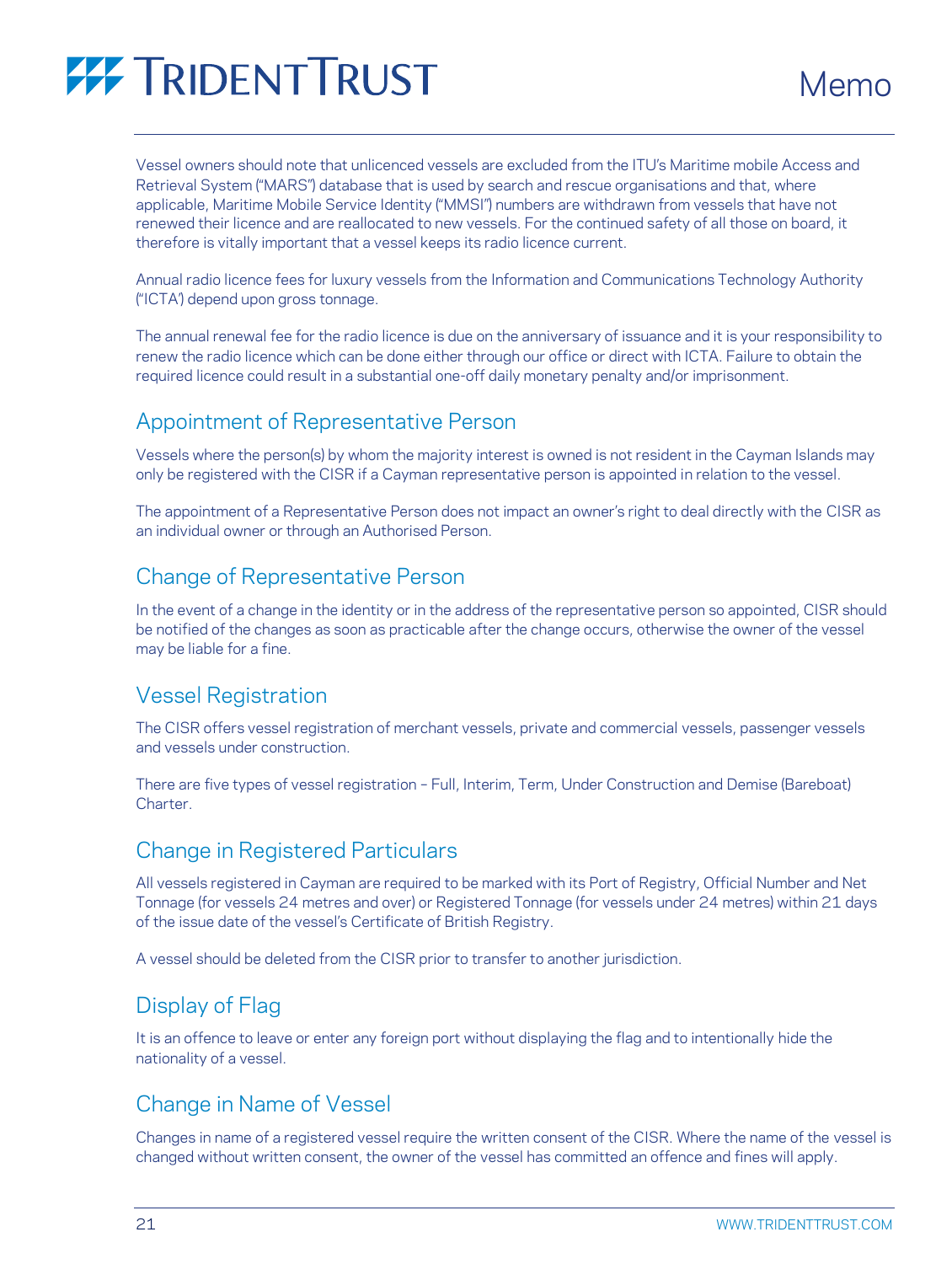

### Change in Ownership of Vessel

The ownership of a vessel can be transferred to an individual who is qualified to own a Cayman vessel and who intends to register the vessel in Cayman.

### Insurance Coverage

All Cayman Islands registered vessels (and other vessels whilst in Cayman Islands' waters) must carry insurance, which provides adequate cover against the risk of loss or damage to third parties, and against wreck removal expenses. It is an offence not to carry adequate insurance and if the owner of a Cayman flagged vessel fails to have and maintain adequate insurance coverage, they are liable to a considerable fine.

If the vessel is over 1000 GT, by law it must have adequate protection and indemnity cover (or the equivalent in financial security), to cover the owner's liability in respect of pollution damage arising from bunker spills.

If the vessel will be operating in areas outside of the Cayman Islands, the owner should check on any local insurance requirements of that jurisdiction.

### Crew and Safety

The crew of a Cayman Islands flagged vessel should enter into a crew agreement which sets out the terms of their employment. It is a requirement for the crew agreement(s) to be on the vessel when the vessel is at sea. Failure to do so is an offence, which may lead to a considerable fine being assessed against the party employing the crew, and/or if the vessel is in Cayman Islands' waters, may result in the confinement of the vessel.

Anyone employing crew on a Cayman Islands flagged vessel, is required to pay wages, and if any outstanding balance of wages is owed, is required to pay the outstanding wages to the crew member within seven days of the crew member's discharge. Failure to comply will result in the employer (or crew master) of the crew member being liable to daily penalties.

Should a member of the crew require urgent medical treatment whilst the vessel is at sea, the employer is liable to meet the expenses of the treatment. If the crew member is discharged from the vessel to a port which is not the person's home port, the employer is responsible to make adequate arrangements for the crew member's return to their home port.

Safety requirements for Cayman Islands flagged vessels include:

- maintaining the vessel in a condition that is seaworthy;
- maintaining up-to-date radio licenses, survey certificates, and participating in regular surveys;
- having enough crew members on the vessel to maintain safe manning levels;
- not exceed the maximum number of passengers to be carried safely on the vessel, (a Cayman Islands flagged vessel can carry no more than 36 passengers);
- providing assistance to any vessels in distress, or persons lost overboard/at sea, if in area.

### Records to be Kept on Board the Vessel

A Cayman Islands flagged vessel is required to maintain and have on board the vessel certain records, which include an official log book (recording the day to day operations of the vessel, and include details of all fire drills, lifeboat drills, and equipment inspections); a deck log book (relating to watching the deck); an engine room log book (including particulars of the engine room watch); the crew list (and copies of the crew employment agreements), etc.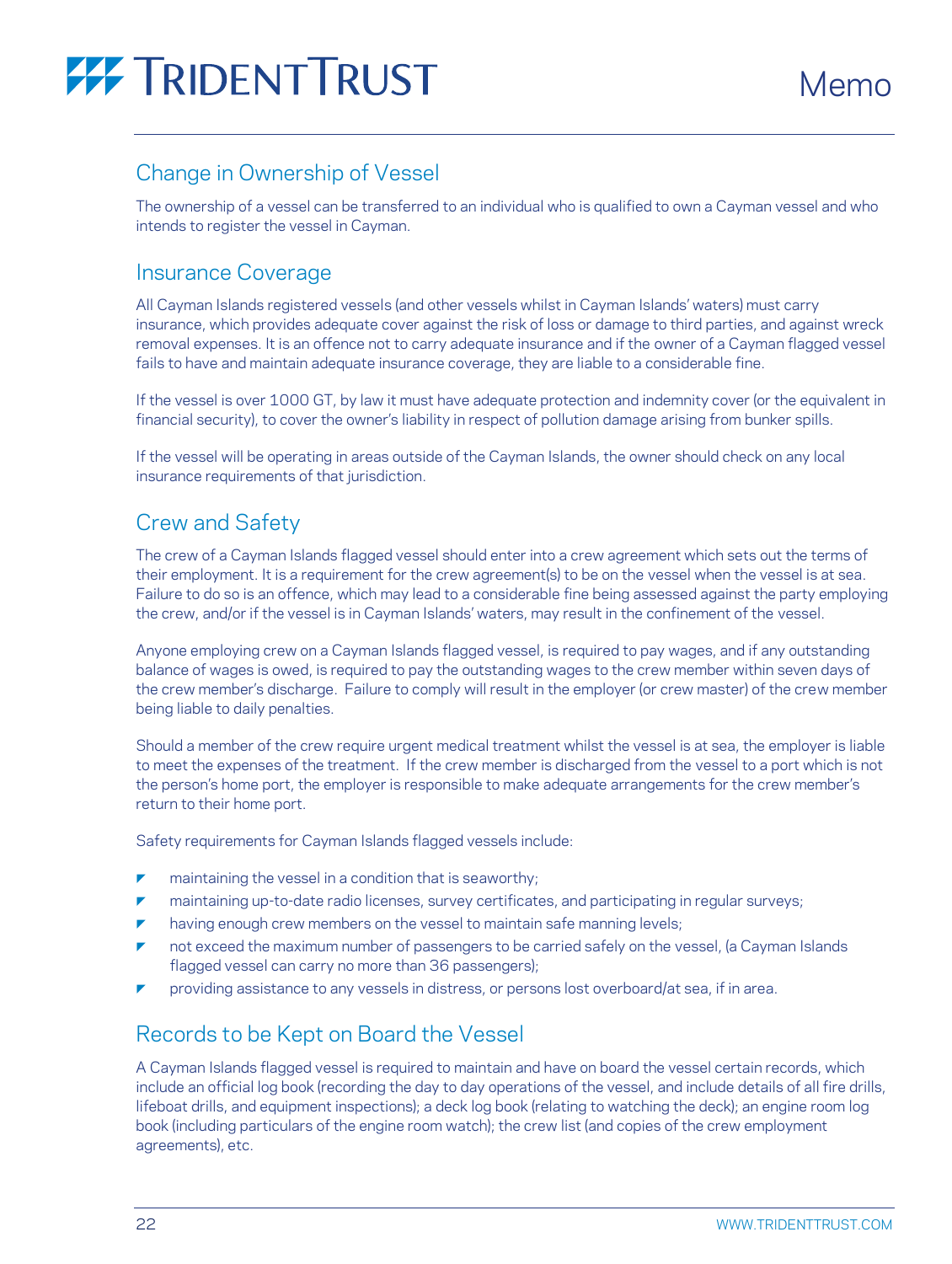

### Accident / Incident Reporting

The owner or master crew member (i.e., captain) of the vessel is required to report any accident which results in the serious injury to a person, or the loss of life, or any material damage to the vessel which affects its efficiency or seaworthiness. The report is required to be made to the CISR within 24 hours of the incident occurring. Failure to report an incident of such nature will incur a fine. The report must include the name of the vessel, the port of registry, the official number and location of the vessel, as well as note the circumstances of how the incident occurred, and the probable cause.

### Termination of Registration

The CISR may terminate the registration of a Cayman vessel in the following circumstances:

- **P** on submission of CISR857 Form and a No Objection Letter;
- that a penalty imposed on the owner(s) of a Cayman vessel under the law has remained unpaid for in excess of 3 months;
- if the tonnage fees of a registered vessel have remained unpaid for a period of more than 2 years;
- If the vessel is no longer entitled to remain registered in the Cayman Islands, for example, because the majority shareholder interest therein is no longer held by a person qualified to own a Cayman Islands registered vessel;
- on an application of termination from the owner; and
- if the vessel no longer has a local representative.

### Notice of service closure – Inmarsat Fleet 77

Inmarsat Fleet 77, which supports Inmarsat Fleet 77 ship earth stations, is a Global Maritime Distress and Safety System compliant service that integrates satellite communication services providing voice communications. Fleet 77 is not mandatory under the carriage requirements of the International Convention for the Safety of Life at Sea 1974 (SOLAS).

Inmarsat Fleet 77 service is scheduled to close by 1 December 2020. All terminals associated with the retired service will be deactivated on the network and the service will no longer be available to customers. l

If an Inmarsat Fleet 77 Ship Earth Station (SES) is still in use on board a Cayman Islands registered ship, it will require replacement before 01 December 2020 to meet applicable statutory requirements. Any new equipment should be installed, surveyed and reflected to all applicable statutory certification before 01 December 2020.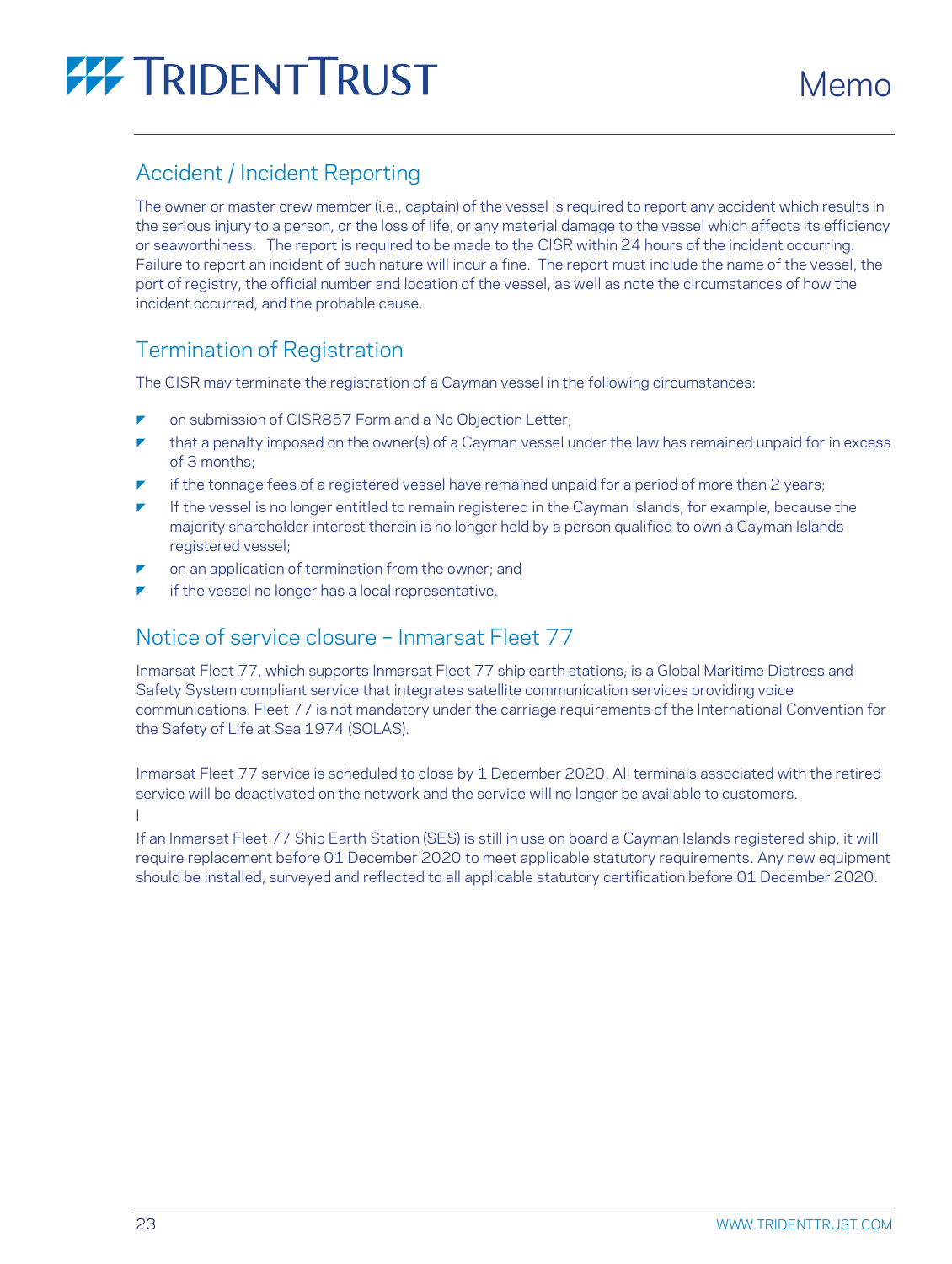# **Other Continuing Statutory** Obligations of Cayman Islands **Entities**

### <span id="page-23-0"></span>Foreign Account Tax Compliance Act ("FATCA")

Cayman signed Inter-governmental Agreements ("IGA's") with the US and UK in November 2013 and passed domestic legislation in July 2014 governing the automatic exchange of tax information with the US and UK Governments.

Cayman based Financial Institutions that meet the requirements set out in the IGA and in Cayman domestic implementing legislation will not be subject to the 30% withholding tax on US source income or investment proceeds imposed by the FATCA regulations upon non-compliant Financial Institutions. However, this does not impact the imposition of usual withholding taxes under the US Internal Revenue Code.

Under the Cayman Islands Inter-governmental Agreements with the US all Foreign Financial Institutions ("FFI"), which include investment funds, as well as many trusts and a proportion of their underlying entities, and Trident Cayman, have an obligation to report to the Cayman Tax Information Authority. A reporting financial institution shall prepare a return setting out the required information in relation to every reportable account that is maintained by the institution at any time during the calendar year in question; the institution's Global Intermediary Identification Number; and certain other representations required under the law. If during the calendar year in question the reporting financial institution maintains no reportable accounts no filing is required. The reporting financial institution shall send a return to the regulator on or before 31st July of the year following the calendar year to which the return relates, although an extension to November 16, 2020, has been granted for the 2019 reporting period. The information required to be in the return is as follows, subject to certain exceptions:

- the name and address of the account holder;
- where applicable, the account holder's taxpayer identifying number and date of birth;
- $\triangleright$  if an account is identifiable by an account number, that number or, if not, its functional equivalent;
- $\blacktriangleright$  the balance or value of the account, or if the account was closed during the year, the balance or value on the date that the account was closed;
- the relevant total gross credits during the year, or if there are none, a statement of that fact; and
- $\blacktriangleright$  if the account holder is a passive non-financial foreign entity that has a controlling person(s) who is a specified person, the name and address of that specified person, and, if that person is an individual, that person's taxpayer identifying number and date of birth.

In order to comply with the financial institution's reporting obligations, Trident Cayman requires the completion of Self-Certification Forms. These Forms must be completed by all Settlors, Protectors and relevant Beneficiaries where Trident Cayman provides Trustee services and must be completed by all shareholders where Trident Cayman provides nominee shareholder or custody services. Additionally, Trident Cayman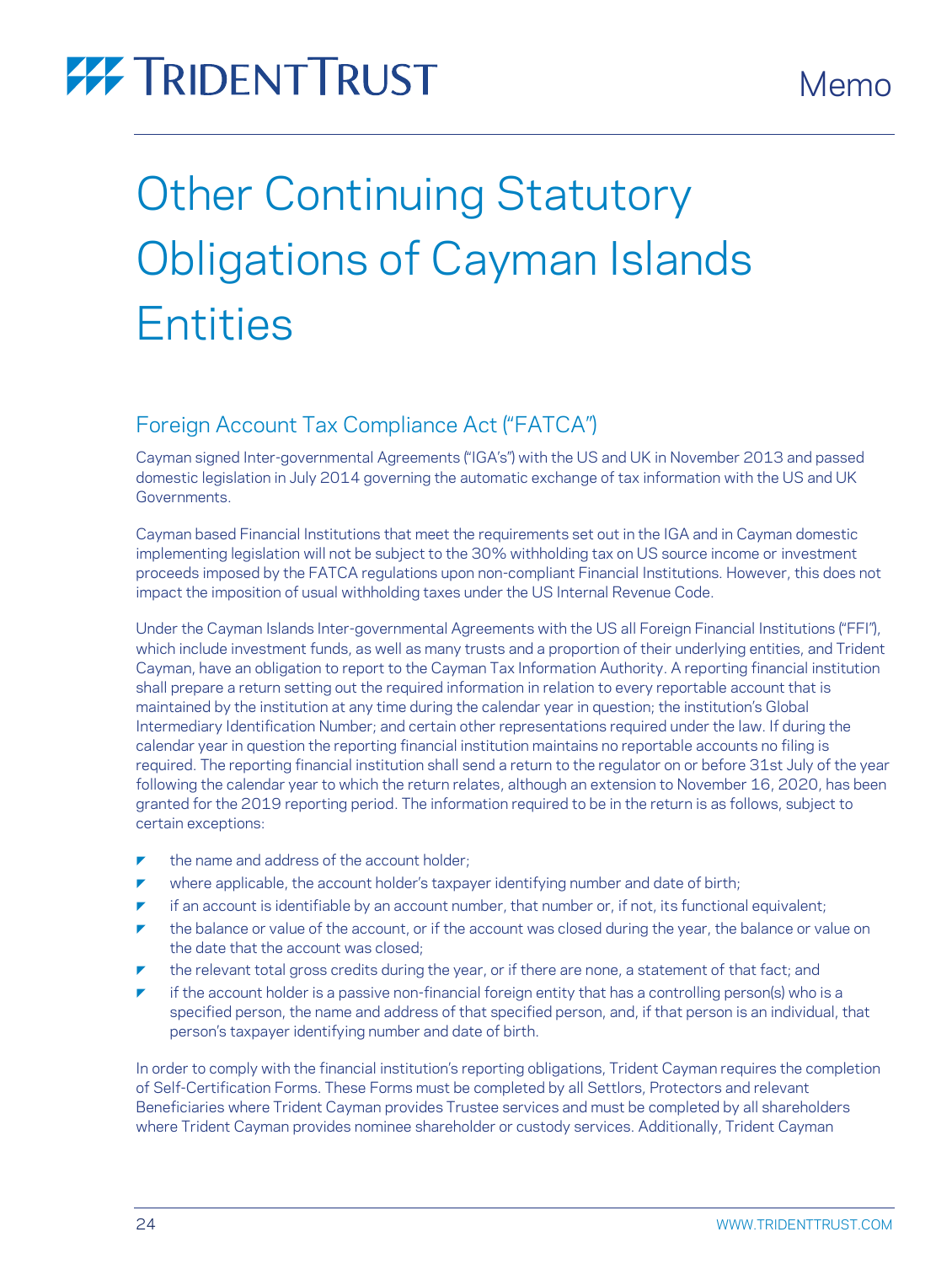

requests such forms to be completed for any FFI it manages. Failure to complete the Forms may result in the party being deemed as non-compliant.

If an FFI chooses not to report it commits an offence and is liable on summary conviction to a fine of US\$5,000, or to imprisonment of key individuals for a term of two years, or to both. Penalties are to be assessed on the Reporting Financial Institution and the individuals considered to have committed the offence.

### <span id="page-24-0"></span>Common Reporting Standard ("CRS")

The Cayman Islands enacted regulations in October 2015, implementing the Common Reporting Standard (CRS), in compliance with OECD requirements.

The Tax Information Authority (International Tax Compliance) (Common Reporting Standard) Regulations (as amended), requires CRS reporting from industry to the Department for International Tax Cooperation (DITC) to be completed annually by 31 July of the year following the calendar year to which the return relates , although an extension to November 16, 2020, has been granted for the 2019 reporting period. This CRS reporting is in a similar format to the FATCA reporting, however where there is nothing to report a "nil return" is required.

Administrative and/or criminal penalties of up to US\$60,976 may be applied for non-compliance, false reporting and other errors.

The DITC released a new CRS Compliance Form in April 2020 which requires reportable Cayman Financial Institutions to provide additional information annually to ensure the effective implementation of, and compliance with, the reporting and due diligence procedures in accordance with the CRS. The deadline for the submission of the form is 31 December 31, 2020 for the first submission and thereafter 15 September each year.

### <span id="page-24-1"></span>Alternative Investment Fund Managers Directive ("AIFMD")

The Alternative Investment Fund Managers Directive ("AIFMD") is EU legislation that has introduced a common regulatory regime across the EU for Alternative Investment Fund Managers. The Directive affects any Cayman fund that markets to EU investors or is judged to be managed from the EU. The Cayman Islands has agreed AIFMD co-operation arrangements with the European Securities and Markets Authority which allow CIMA to sign individual Memoranda of Understanding ("MoUs") with individual EU regulators. CIMA has now signed individual AIFMD-related MoUs with the majority of EU members. These MoUs with national regulators, as well as additional reporting and transparency requirements, are a prerequisite for managers of Cayman funds looking to continue marketing to European investors through the individual national private placement regimes ("NPPRs").

The Cayman Islands is now implementing legislation to establish an opt-in regime for regulating Cayman Islandsdomiciled investment funds and managers with connections to the EU, in order to facilitate the extension of the EU's AIFMD passport to the Cayman Islands. However, following the Brexit vote, the EU has not decided on whether or not to implement the extension of AIFMD passport and it is likely the process will not be restarted before 2020 at least.

Until such time that the AIFMD passport is extended to the Cayman Islands, Cayman investment funds may continue to be marketed in the EU under NPPRs. Funds intending to market to professional investors in these countries should analyse the constraints and requirements of the NPPRs of the countries concerned.

Members of our EU team are available to discuss with you the implications of the AIFMD and the options and actions you may need to consider. To schedule a discussion, please contact Trident Cayman or your usual Fund Services representative.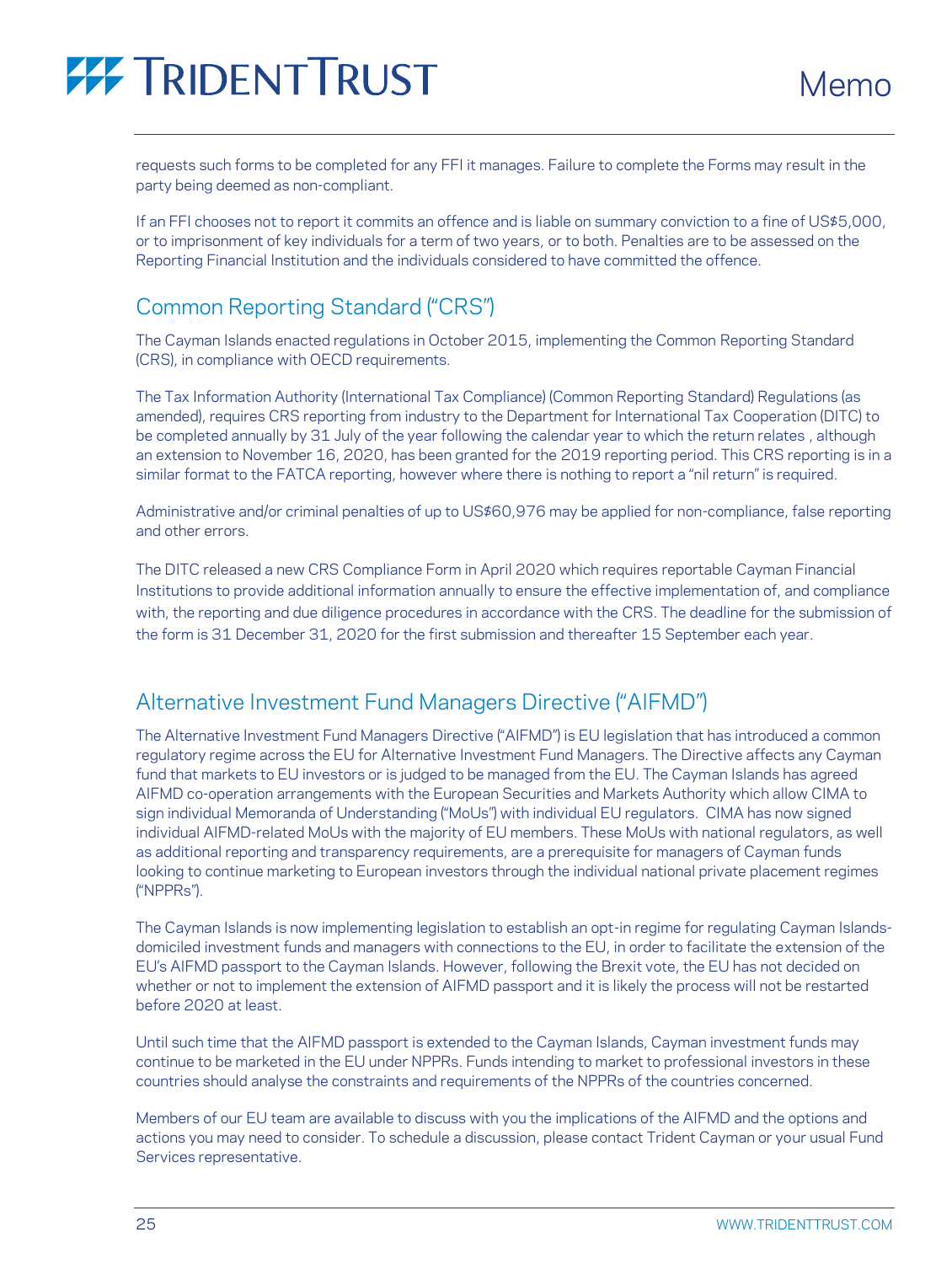### <span id="page-25-0"></span>Director's Registration and Licensing

The Directors Registration and Licensing Law requires that the directors (both natural persons and corporate directors) of certain regulated entities be either registered or licensed with CIMA in accordance with the Law. On or before 15 January of each year, each registered or licensed director (whether they are a natural person or corporate director) must provide CIMA with information in a prescribed form and pay their annual fee. CIMA sends an email to every registered or licensed director to remind them of the requirement to pay the annual fee and verify their information. Directors who do not pay the annual fee on or before 15 January will be charged a penalty surcharge of one-twelfth of the annual fee for every month or part of a month that the fee remains unpaid. Failure to pay the annual fee does not however result in de-registration of a director under the Law. If a director wishes to de-register, he may surrender his registration upon application to CIMA in the prescribed form and upon payment to CIMA of a de-registration fee. If a director is considering de-registration from CIMA prior to year-end, he will need to have completed the process prior to 31 December in order to avoid the next year's annual fees becoming due and payable.

### <span id="page-25-1"></span>Voluntary Liquidations, Mutual Fund De-registrations and Audit Waivers

In order to avoid the expense of annual 2021 government fees, entities who have ceased business and wish to be wound up and/or deregistered need to complete filings with the Registrar of Companies by 31 January 2021 and, in the case of regulated entities with CIMA, by 31 December 2020.

For termination filings with the Registrar, the operators of the entity need to decide whether to make a formal dissolution under Part V of the Companies Law, or whether to apply for a removal from the Register of Companies as a "Strike Off" by the Registrar pursuant to Part VI of the Companies Law. Clients are encouraged to contact our office as soon as possible if they require further information concerning the above choices.

CIMA regulated entities, if they wish to be considered for a partial year audit waiver in order to avoid the expense of a 2020 year-end audit, should commence their de-registration process and apply for and seek confirmation of a waiver from CIMA as early as possible. CIMA will consider applications for partial year audit waivers for terminating funds on a case by case basis. If a request for an audit waiver is not granted, the fund will need to allow for this, both in terms of the time required to prepare and submit the audited financials as well as the associated audit costs and additional year of government fees. Please reach out to your normal contact at Trident Cayman if you need further information on CIMA termination.

### <span id="page-25-2"></span>"Know Your Customer" Obligations

Cayman Islands legislation requires Trident Cayman to have on file prescribed due diligence information concerning each of our clients and their directors, managers, shareholders, members, partners, beneficial owners and other related parties.

Legislation also requires that on clients where the necessary due diligence information is not provided, a Financial Service Provider ("FSP"), such as Trident Cayman, must determine whether they wish to continue the relationship with that client. Failure to properly assess the status of non-compliant clients will place the FSP's own licence in jeopardy and can result in legal penalties. To meet these requirements Trident Cayman will notify each of our clients where due diligence remains outstanding.

### <span id="page-25-3"></span>Data Protection

The Data Protection Law 2017 ("DPL") came into effect on 30 September 2019. The DPL represents comprehensive data protection legislation and is similar in many respects to the European Union's ("EU") General Data Protection Regulation ("GDPR") which came into force on 25 May 2018.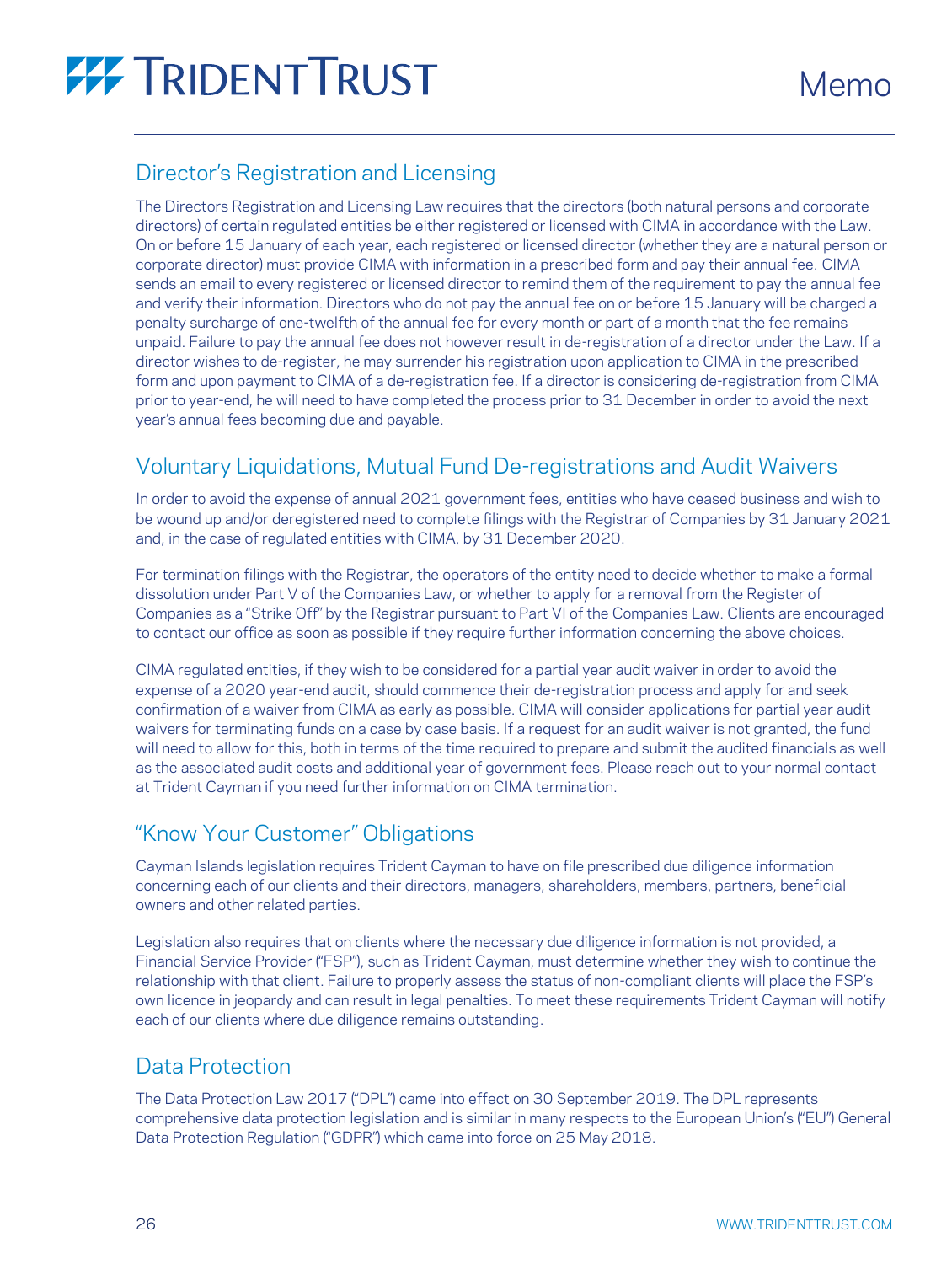In general terms, DPL imposes strict regulations on entities handling personal data while simultaneously giving greater legal entitlements to persons whose data is being processed. Failure to comply with DPL can result in significant monetary fines.

### CIMA Rule - Cybersecurity for Regulated Entities

The Cayman Islands Monetary Authority (CIMA) has updated its Rule and Statement of Guidance – Cybersecurity for Regulated Entities following feedback received during a private sector consultation. The Rule is to come into effect on November 27th, 2020 and applies to entities (including controlled subsidiaries) regulated by CIMA under the following laws:

Banks and Trust Companies Law Insurance Law Mutual Funds Law – excluding regulated mutual funds. Securities Investment Business Law Building Societies Law Cooperative Societies Law Development Bank Law Money Services Law Companies Management Law Directors Registration and Licensing Law Private Trust Companies Regulations

The Rule requires regulated entities, among other things, to "establish, implement, and maintain a documented cybersecurity framework." The Rule further states that "governing bodies are ultimately responsible for cybersecurity" and enumerates key requirements of the cybersecurity framework and the duties of the governing bodies.

### <span id="page-26-0"></span>Securities Investment Business

The Securities Investment Business (Amendment) Law, 2019 ("SIBA Law"), was published 18 June 2019, amending the Securities Investment Business Law (2019 Revision ("SIBL").

SIBL regulates securities investment business ("SIB"). Cayman companies, partnerships, registered foreign companies, which deal in shares, partnership interests, or units of unit trusts, arrange such deals, manage or advise on such shares, interests or units, or manage, market or act as a depository for EU Connected Funds will likely be conducting SIB.

The amended law abolished the 'Excluded Persons' regime. SIBL 'Excluded Persons' required to be re-registered as 'Registered Persons' with CIMA by 15 January 2020 unless they were "Non-registerable persons" Nonregisterable persons were explained in a new Schedule to the SIBA Law. 'Excluded Persons' who did not complete the re-registration process with CIMA by that date were deregistered and are unable to carry on SIB.

Under the SIBA Law there are a number of requirements including the filing of an annual return, payment of an annual fee and notifying CIMA within 21 days of the following:

- of ceasing to carry on SIB
- any material changes in the information filed by it in its application or annual declaration
- any issue of shares/interests and where issued, any voluntary disposal of such shares/interests (or beneficial interest)

Memo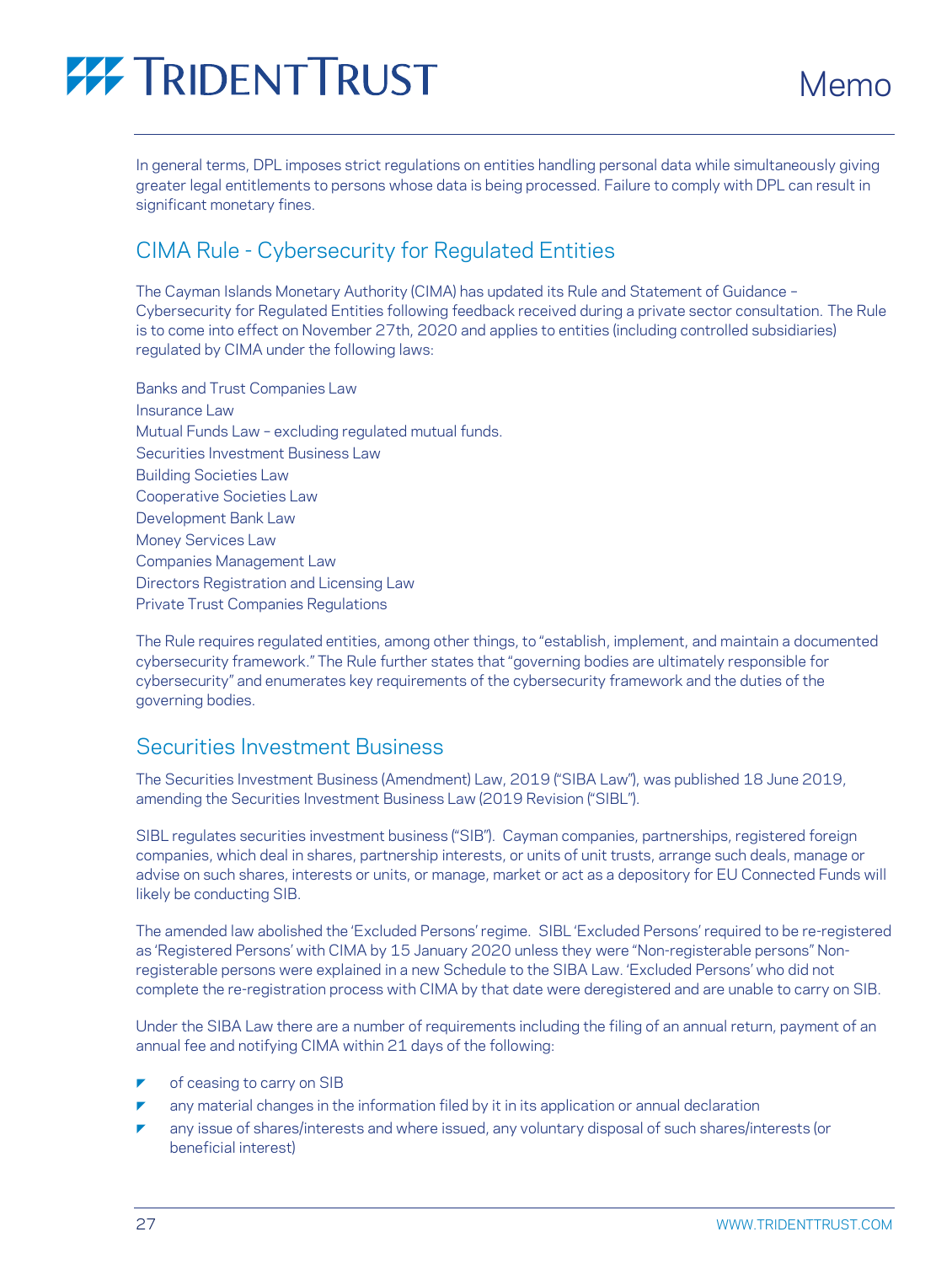

 $\blacksquare$  any changes in senior officers (including AML officers)

Obligations and requirements as in terms of the Cayman Islands economic substance legislation require to be considered for such entities. More information in respect of economic substance can be read at the aforementioned section "[Economic Substance](#page-6-0)".